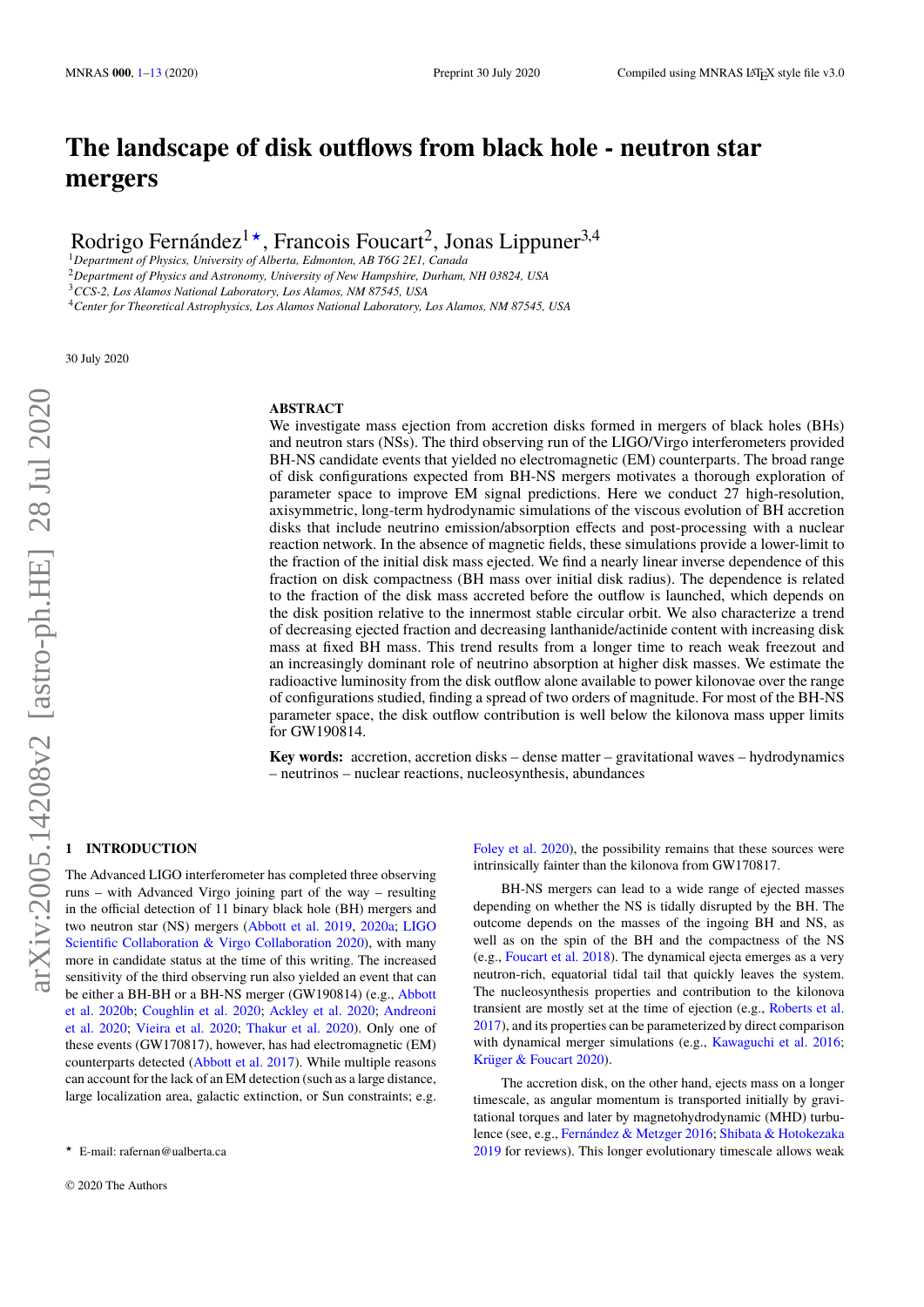interactions to modify the composition, resulting in a different *r*process yield (and possibly a different kilonova color) than the dynamical ejecta. The complexity of this evolution makes it very expensive to realistically model the disk, however. Only a handful of three-dimensional general-relativistic (GR) MHD simulations of disks around BHs have been carried out including at least some important microphysics or neutrino effects [\(Siegel & Metzger](#page-12-11) [2017;](#page-12-11) [Hossein Nouri et al.](#page-12-12) [2018;](#page-12-12) [Siegel & Metzger](#page-12-13) [2018;](#page-12-13) [Fernández et al.](#page-12-14) [2019;](#page-12-14) [Miller et al.](#page-12-15) [2019;](#page-12-15) [Christie et al.](#page-12-16) [2019\)](#page-12-16). Furthermore, all of these simulations either focus on a narrow subset of parameter space and/or do not evolve the system for long enough to achieve completion of mass ejection.

More extensive studies of BH accretion disks have been carried out using axisymmetric hydrodynamic simulations with a wide variety of approximations to the physics [\(Fernández & Metzger](#page-12-17) [2013;](#page-12-17) [Just et al.](#page-12-18) [2015;](#page-12-18) [Fernández et al.](#page-12-19) [2015a;](#page-12-19) [Fujibayashi et al.](#page-12-20) [2020\)](#page-12-20). None of these studies covers a significant fraction of all the possible BH accretion disk configurations, however.

Despite missing the magnetic field, hydrodynamic simulations can provide a good description of the late-time thermal component of the outflow that arises when weak interactions freeze out [\(Met](#page-12-21)[zger et al.](#page-12-21) [2009\)](#page-12-21) and heating of the disk by viscous stresses (in lieu of MHD turbulence) is unbalanced. Close comparison between GRMHD and hydrodynamic simulations show that the latter provide a lower limit to the fraction of the disk ejected, with magnetic enhancements dependent on the strength of the initial poloidal field in the disk [\(Fernández et al.](#page-12-14) [2019;](#page-12-14) [Christie et al.](#page-12-16) [2019\)](#page-12-16).

Here we carry out an extensive set of long-term hydrodynamic simulations of accretion disks around BH remnants, with the aim of sampling the entirety of the parameter space resulting from BH-NS mergers, and thereby improving parameter estimation models that take disk outflow properties as input (e.g., [Barbieri et al.](#page-12-22) [2019;](#page-12-22) [Hinderer et al.](#page-12-23) [2019;](#page-12-23) [Coughlin et al.](#page-12-1) [2020\)](#page-12-1). Along the way, a broad probe of parameter space allows to identify trends in the disk ejection physics, helping to focus on areas where improvements in the physics (e.g. neutrino transport) have the most impact. Finally, by providing a lower limit to the disk mass ejected, we are also estimating the lower limit to the raw radioactive heating available to power kilonova transients.

The structure of the paper is as follows. Section [2](#page-1-0) presents our methods, including our choice of initial conditions from the plausible parameter space of BH-NS mergers. Section [3](#page-3-0) presents our results, divided into mass ejection, outflow composition, and implications for EM counterparts. We close with a summary and discussion in Section [4.](#page-10-0)

#### <span id="page-1-0"></span>**2 METHODS**

#### <span id="page-1-1"></span>**2.1 Initial conditions**

In order to sample representative initial disk masses for our simulations, we map the parameter space of BH-NS merger remnants using analytical formulae that are calibrated to numerical relativity simulations. For a given ingoing BH mass  $M_{\rm bh(in)}$  and NS mass  $M_{\rm ns}$ , we uniformly sample the range <sup>9</sup>−<sup>13</sup> km for NS radii and <sup>0</sup>−0.<sup>7</sup> for the ingoing BH spin, and compute distributions of (1) the remnant baryon mass left outside the BH using the formula of [Foucart et al.](#page-12-5) [\(2018\)](#page-12-5), (2) the disk mass using the formula of [Krüger & Foucart](#page-12-8) [\(2020\)](#page-12-8) for the dynamical ejecta, and (3) the post-merger BH mass  $M_{\rm bh(out)}$  and its spin using the formulae of [Pannarale](#page-12-24) [\(2014\)](#page-12-24) and the output from steps (1)-(2). This approach is intended to be agnostic

about the properties of the EOS of dense matter and initial BH spin distribution, within plausible limits.

The resulting cumulative distributions of initial disk masses are shown in Figure [1](#page-2-0) for two NS mases  $\{1.35, 1.45\} M_{\odot}$  and ingoing BH masses such that the median value of  $M<sub>bh(out)</sub>$  is  $\{3, 5, 8, 10, 15\}$   $M_{\odot}$ . The lowest post-merger BH mass is chosen to explore the hypothetical case of a very low-mass ingoing BH, or the prompt collapse of a NS-NS system. The highest BH mass is chosen such that at least 10% of mergers result in disruption. Median disk masses range from  $0.1 M_{\odot}$  for the  $3 M_{\odot}$  post-merger BH, to  $0.02 M_{\odot}$ for the  $15M_{\odot}$  BH. In most cases, sensitivity to the specific choice of NS mass does alter the shape of the histogram but not the extreme values. The post-merger BH spin distributions have medians in the range <sup>0</sup>.85−0.9, except for the lowest mass BHs considered, which have spins  $> 0.95$ .

For each post-merger BH mass, Figure [1](#page-2-0) shows the disk masses sampled in our study. The lowest disk mass in all cases is taken to be  $0.01M_{\odot}$ , which is optically thin to neutrinos, while the largest disk mass is such that it is at the uppermost end of plausible values. In all of our models, we take the spin of the post-merger BH to be <sup>0</sup>.8, which while somewhat lower than the median values of the distributions obtained, lies within the range of plausible values (except for  $M_{\text{bh(out)}} = 3M_{\odot}$ ) and does not demand a prohibitively small time step. Furthermore, the effect of BH spin on the disk outflow properties is known, with more mass with higher average electron fraction being ejected for higher BH spins [\(Fernández et al.](#page-12-19) [2015a;](#page-12-19) [Fujibayashi et al.](#page-12-20) [2020\)](#page-12-20).

Our simulations start from idealized equilibrium tori  $(\S2.2)$ which approach a Keplerian angular velocity distribution after a few orbits. This equilibrium configuration requires more parameters in addition to the disk mass: a radius of maximum density, an entropy (internal energy content), and an electron fraction (composition). While these parameter choices would not be necessary if we mapped the disk directly from a merger simulation, our broad coverage of possible BH-NS combinations would be limited by accessible merger simulation data. The remaining initial disk parameters are therefore chosen by inspecting the output of numerical relativity simulations of BH-NS mergers and making educated guesses about these values in regimes not covered by simulations.

We adopt initial disk radii that roughly follow the location of density maxima outside of the BH in published BH-NS simulations [\(Etienne et al.](#page-12-25) [2009;](#page-12-25) [Kyutoku et al.](#page-12-26) [2010;](#page-12-26) [Foucart et al.](#page-12-27) [2011,](#page-12-27) [2013,](#page-12-28) [2014;](#page-12-29) [Kawaguchi et al.](#page-12-30) [2015;](#page-12-30) [Kyutoku et al.](#page-12-31) [2015;](#page-12-31) [Foucart et al.](#page-12-32) [2017;](#page-12-32) [Brege et al.](#page-12-33) [2018\)](#page-12-33). This radius of maximum density is not well defined, however, since it depends on (1) the time at which it is measured, (2) the metric, and (3) on whether the local density, surface density, or enclosed mass are reported. Since there is no consistency across the literature for this quantity, we adopt a fiducial set of initial disk radii  $R<sub>d</sub> = \{50, 50, 60, 90, 120\}$  km for post-merger BH masses  $\{3, 5, 8, 10, 15\}$   $M_{\odot}$ , respectively.

The entropy of all disks is taken to be  $8 \, k_B$  per baryon, which results in ratios of isothermal sound speed to orbital speed ∼ 10 − 30% at the point of maximum density. While this choice has some effect on the amount of mass ejected, we use a constant value for uniformity. Finally, the default electron fraction of the disks is set to  $Y_{e,ini} = 0.2$ , although we vary this parameter in our simulations given that it is dependent on the quality of the neutrino transport implementation in the merger simulation, and has a non-negligible effect on the disk outflow composition.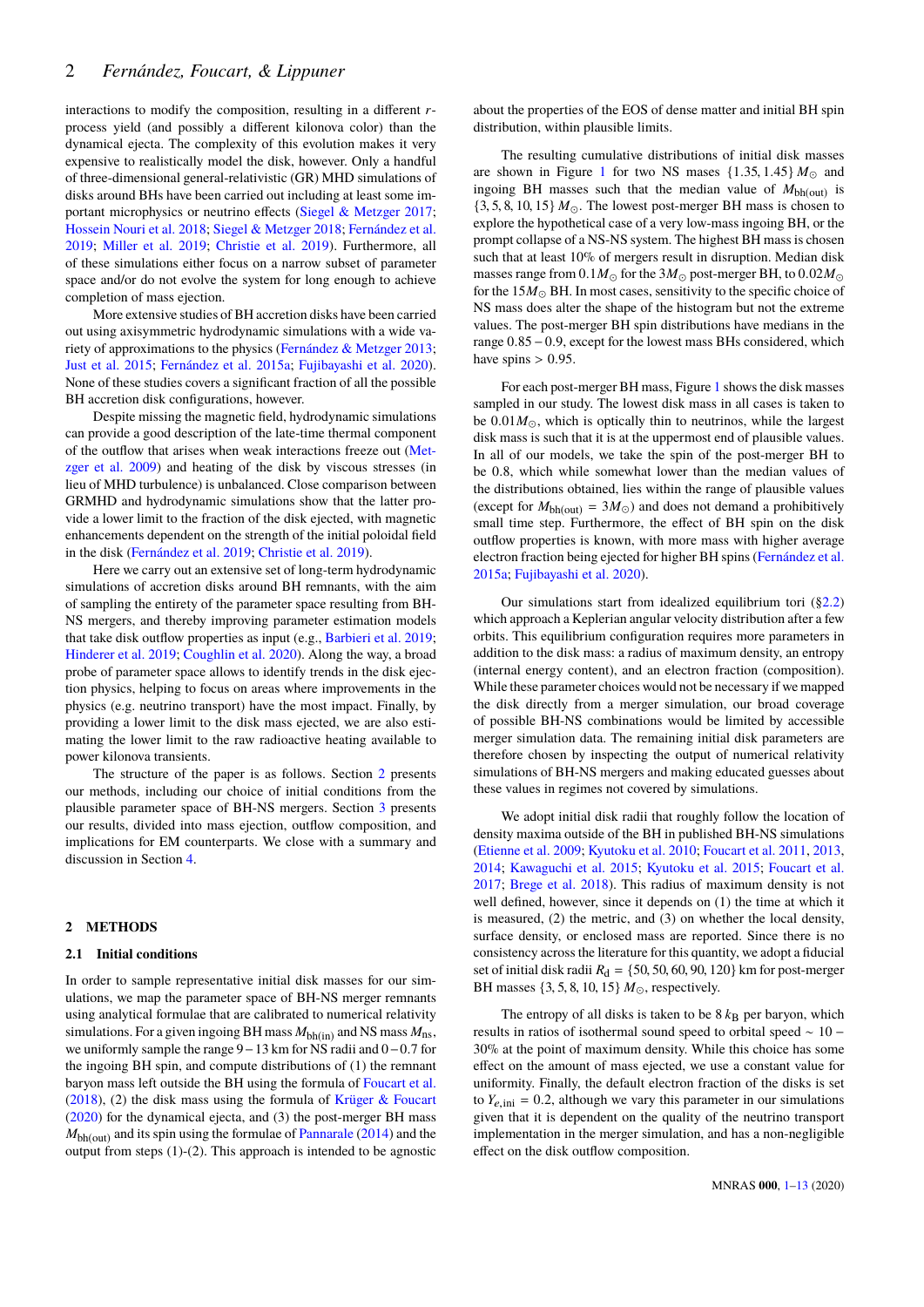

**Figure 1.** Cumulative distribution of post-merger disk masses, obtained by using analytic formulae for the post-merger BH mass and spin [\(Pannarale](#page-12-24) [2014\)](#page-12-24), remnant mass outside the BH [\(Foucart et al.](#page-12-5) [2018\)](#page-12-5), and mass in dynamical ejecta [\(Krüger & Foucart](#page-12-8) [2020\)](#page-12-8). For fixed ingoing NS mass  $M_{ns}$  and BH mass  $M_{bh(in)}$ , the intervals 9–13 km for NS radii and 0–0.7 for ingoing BH spins are uniformly sampled. The uncertainty range in the post-merger BH mass  $M_{bh(out)}$  indicates the range in median values obtained by using the NS mass indicates the range in median values obtained by using the NS masses shown, with the central value corresponding to  $M_{\text{ns}} = 1.4 M_{\odot}$ . The triangles indicate the initial disk masses selected for our hydrodynamic simulations (c.f. Table [1\)](#page-3-1). The fraction of mergers that result in NS disruption for each  $\{M_{bh(in)}, M_{ns}\}$ pair is shown in purple.

#### <span id="page-2-1"></span>**2.2 Hydrodynamic Simulations**

We perform time-dependent hydrodynamic simulations with FLASH version 3.2 [\(Fryxell et al.](#page-12-34) [2000;](#page-12-34) [Dubey et al.](#page-12-35) [2009\)](#page-12-35), with the modifications described in [Fernández & Metzger](#page-12-17) [\(2013\)](#page-12-17), [Metzger &](#page-12-36) [Fernández](#page-12-36) [\(2014\)](#page-12-36), [Fernández et al.](#page-12-19) [\(2015a\)](#page-12-19), and [Lippuner et al.](#page-12-37) [\(2017\)](#page-12-37). The code solves the Euler equations in axisymmetric spherical polar coordinates  $(r, \theta)$ , subject to source terms that include the pseudo-Newtonian gravitational potential of a spinning BH [\(Arte](#page-11-6)[mova et al.](#page-11-6) [1996\)](#page-11-6) without disk self-gravity, shear viscosity with an  $\alpha$ parameterization [\(Shakura & Sunyaev](#page-12-38) [1973\)](#page-12-38), and a leakage scheme for neutrino emission, with absorption included as a disk-like light bulb [\(Fernández & Metzger](#page-12-17) [2013;](#page-12-17) [Metzger & Fernández](#page-12-36) [2014\)](#page-12-36). We only include electron type neutrinos/antineutrinos interacting with nucleons via charged-current weak interactions. The code employs the equation of state (EOS) of Timmes  $\&$  Swesty [\(2000\)](#page-12-39) with the abundances of neutrons, protons, and alpha particles in nuclear statistical equilibrium (NSE) above a temperature  $T = 5 \times 10^9$  K and accounting for the nuclear binding energy of these particles. The electron-positron quantities are extended above the high-density limit of the table using analytic expressions [\(Bludman & van Riper](#page-12-40) [1978;](#page-12-40) [Bethe et al.](#page-12-41) [1980\)](#page-12-41).

The initial condition is an equilibrium torus with constant angular momentum, entropy, and electron fraction, with mass fractions assumed to be in NSE (e.g., [Fernández & Metzger](#page-12-17) [2013\)](#page-12-17). Parameters are chosen according to [§2.1.](#page-1-1) The floor of density is set to 10 g cm<sup>−3</sup> at  $r = 4R_d$ , and has an initial radial dependence  $r^{-2}$ . For  $r \leq 4R_d$ , the radial exponent of the floor is smoothly brought to zero on a timescale of 40 orbital times at  $r = R_d$ , reaching a flat floor in this region [\(Fernández et al.](#page-12-14) [2019,](#page-12-14) see also [Just et al.](#page-12-18) [2015\)](#page-12-18). The initial ambient density is set at <sup>1</sup>.<sup>1</sup> times the floor.

The computational domain extends from an inner radius *r*in midway between the radius of the innermost stable circular orbit (ISCO)  $r_{\text{isco}}$  and the BH horizon, to an outer radius  $r_{\text{out}} = 10^4 r_{\text{in}}$ , with the polar angle spanning the range  $[0, \pi]$ . The grid is discretized logarithmically in radius, using 128 cells per decade, and a polar grid equispaced in  $\cos \theta$  using 112 cells. On the equatorial plane, this results in a spacing  $\Delta r/r \approx 1.8\% \approx 1^\circ \approx \Delta \theta$ . This resolution is double that of the models in Fernández et al. (2017) equivalent to double that of the models in [Fernández et al.](#page-12-42) [\(2017\)](#page-12-42), equivalent to that of the high-resolution models of [Fernández & Metzger](#page-12-17) [\(2013\)](#page-12-17) and [Fernández et al.](#page-12-19) [\(2015a\)](#page-12-19), and the same as in [Fahlman & Fer](#page-12-43)[nández](#page-12-43) [\(2018\)](#page-12-43) and the hydrodynamic models of [Fernández et al.](#page-12-14)

<span id="page-2-0"></span>[\(2019\)](#page-12-14). The boundary conditions are set to outflow in radius and reflecting in  $\theta$ .

#### <span id="page-2-2"></span>**2.3 Nuclear Reaction Network Post-Processing**

Passive tracer particles are initially placed in the disk following the density distribution. For each hydrodynamic simulation we employ  $10<sup>4</sup>$  particles, each representing an equal amount of mass. Particles are advected with the flow and record various kinematic and thermodynamic quantities as a function of time. Particles that are ejected with positive Bernoulli parameter beyond a radius of  $10^9$  cm by the end of the simulation are considered to be part of the disk outflow.

Outflow trajectories are post-processed with the nuclear reaction network SkyNet [\(Lippuner & Roberts](#page-12-44) [2017\)](#page-12-44), using the same settings as in [Lippuner et al.](#page-12-37) [\(2017\)](#page-12-37). The network employs 7843 nuclides and more than  $1.4 \times 10^5$  reactions, including strong for-<br>ward reaction rates from the BEACLIR database (Cyburt et al. ward reaction rates from the REACLIB database [\(Cyburt et al.](#page-12-45) [2010\)](#page-12-45) with inverse rates computed from detailed balance; spontaneous and neutron-induced fission rates from [Frankel & Metropolis](#page-12-46) [\(1947\)](#page-12-46), [Mamdouh et al.](#page-12-47) [\(2001\)](#page-12-47), [Wahl](#page-12-48) [\(2002\)](#page-12-48), and [Panov et al.](#page-12-49) [\(2010\)](#page-12-49); weak rates from [Fuller et al.](#page-12-50) [\(1982\)](#page-12-50), [Oda et al.](#page-12-51) [\(1994\)](#page-12-51), [Langanke & Martínez-Pinedo](#page-12-52) [\(2000\)](#page-12-52), and the REACLIB database; and nuclear masses from the REACLIB database, which includes experimental values were available, or otherwise theoretical masses from the finite-range droplet macroscopic model (FRDM) of [Möller](#page-12-53) [et al.](#page-12-53) [\(2016\)](#page-12-53).

The rates of electron neutrino/antineutrino absorption/emission recorded by the trajectory are included in the evolution of the proton and neutron fraction. Likewise, the temperature and entropy are evolved self-consistently by accounting for nuclear heating from the network, as well as viscous heating and neutrino heating/cooling in the hydrodynamic simulation as recorded by the trajectory.

Processing begins when the trajectory reaches 10 GK for the last time, or when the temperature is maximal if lower than 10 GK at all times. For the portion of the evolution in which the temperature is higher than 7 GK, abundances are evolved in NSE, subject to neutrino interactions, while full network integration is carried out at lower temperatures. Trajectories are extended beyond the end of the simulation  $(12 - 25 s)$  by assuming that the density decays with time as  $t^{-3}$ , to allow *r*-process nuclei with long half-lives to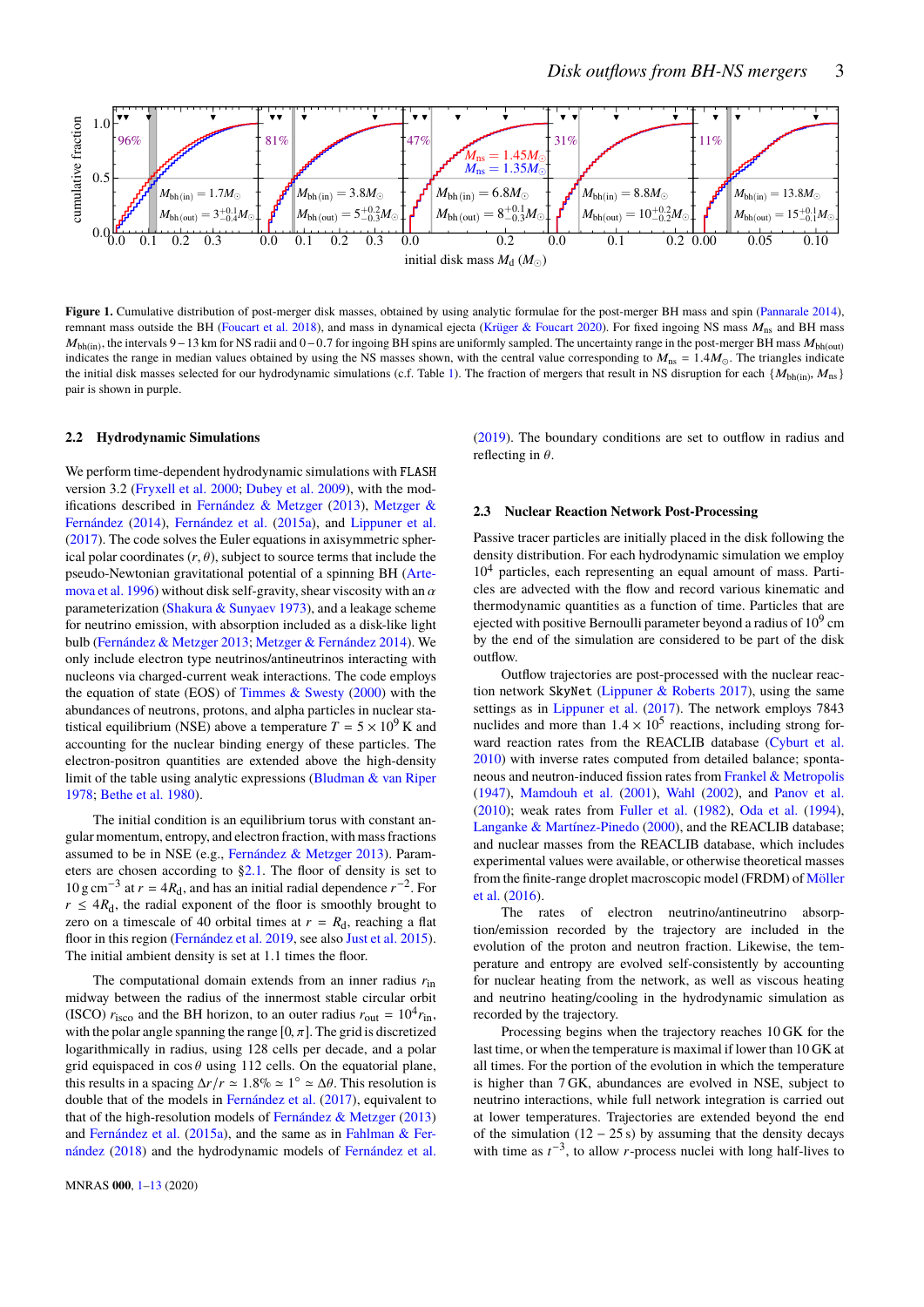decay. Since the *r*-process is complete by the time this transition is made, most of the nuclear heating has already been deposited and the exact time dependence of the density decay is not important. While trajectories are evolved until 30 yr, information is extracted at  $t = 1$  day and  $t = 1$  week to estimate the properties of the kilonova at peak.

#### **2.4 Models Evolved**

Table [1](#page-3-1) shows all of the hydrodynamic models we evolve. As a baseline set, we take disks with initial conditions as described in [§2.1:](#page-1-1) black hole and disk masses as in Figure [1,](#page-2-0) initial entropy  $8k_B$  per baryon, and initial electron fraction  $Y_{e,ini} = 0.2$ . Model names follow the convention bXXdYY, where XX and YY refer to the BH mass and disk mass, respectively. Tori are constructed as an equilibrium solution to the momentum equation with constant Bernoulli parameter, constant angular momentum, and the pseudo-Newtonian potential of the BH [\(Fernández & Metzger](#page-12-17) [2013\)](#page-12-17). The torus shape is controlled by a dimensionless distortion parameter *d* [\(Stone et al.](#page-12-54) [1999\)](#page-12-54) which is solved for by fixing the entropy, *Y*e, and torus mass. The distortion parameter is related to the torus initial Bernoulli parameter  $b_{\text{ini}}$ , black hole mass  $M_{bh} \equiv M_{bh(out)}$ , and radius of initial density peak  $R_d$  by

<span id="page-3-3"></span>
$$
b_{\text{ini}} = -\frac{1}{2d} \frac{GM_{\text{bh}}}{R_d}.
$$
 (1)

The baseline set is evolved with a viscosity parameter  $\alpha = 0.03$ 

To assess the effects of initial composition, we evolve a few models with lower initial electron fraction than the baseline set  $Y_{\rm e,ini} = \{0.10, 0.15\}$ . Likewise, we evolve two models with higher viscosity parameter,  $\alpha = 0.1$ .

All hydrodynamic models are evolved for <sup>5</sup>, <sup>000</sup> orbits at the initial density peak radius, which corresponds to  $\simeq 12 - 25$  s of physical time (Table [1\)](#page-3-1). This time is chosen such that the mass ejection from the disk is mostly complete. Tracer particles from each simulation are then post-processed with the nuclear reaction network as described in [§2.3](#page-2-2)

# <span id="page-3-0"></span>**3 RESULTS**

The overall evolution of neutrino cooled accretion disks follows well-known stages (e.g., [Ruffert & Janka](#page-12-55) [1999;](#page-12-55) [Popham et al.](#page-12-56) [1999;](#page-12-56) [Di Matteo et al.](#page-12-57) [2002;](#page-12-57) [Setiawan et al.](#page-12-58) [2006;](#page-12-58) [Chen & Beloborodov](#page-12-59) [2007;](#page-12-59) [Lee et al.](#page-12-60) [2009\)](#page-12-60). Depending on the initial disk mass, neutrinos can be trapped or escape freely. In the former case, an initial optically thick phase ensues until the density has decreased sufficiently for transparency. Thereafter, neutrino cooling is important compared to viscous heating, the inner disk is not too thick vertically, and accretion proceeds efficiently. After about a viscous time  $R_{\rm d}^2/( \alpha c_i^2/\Omega_{\rm K}) \sim$  few 100 ms (with *c<sub>i</sub>* the isothermal sound speed<br>and  $\Omega_{\rm tr}$  the orbital frequency: Shakura & Sunyaey 1973), the denand  $\Omega_K$  the orbital frequency; [Shakura & Sunyaev](#page-12-38) [1973\)](#page-12-38), the density becomes low enough that weak interactions freeze out, shutting down cooling (e.g., [Metzger et al.](#page-12-21) [2009\)](#page-12-21). At this point, the disk is radiatively inefficient, with viscous heating and nuclear recombination of  $\alpha$  particles being unbalanced, thus an outflow is launched until no more mass is available to be ejected.

In the absence of magnetic fields, this thermal outflow is the only relevant mass ejection channel when a BH sits at the center, as neutrino-driven winds are weak given that self-irradiation is not efficient (e.g., [Just et al.](#page-12-18) [2015\)](#page-12-18). A comparison with long-term GRMHD simulations shows that the outflow from hydrodynamic

<span id="page-3-1"></span>**Table 1.** Hydrodynamic models evolved and input parameters. Columns from left to right show model name, black hole mass, disk mass, radius of initial disk density peak, initial electron fraction, torus distortion parameter, viscosity parameter, and maximum evolution time.

| Model                                                     | $M_{\rm bh}$<br>$(M_{\odot})$ | $M_{\rm d}$<br>$(M_{\odot})$ | $R_{\rm d}$<br>(km) | $Y_{e, \text{ini}}$ | d                            | $\alpha$ | $t_{\rm max}$<br>(s) |
|-----------------------------------------------------------|-------------------------------|------------------------------|---------------------|---------------------|------------------------------|----------|----------------------|
| b03d01<br>b03d03<br>b03d10<br>b03d30                      | 3                             | 0.01<br>0.03<br>0.10<br>0.30 | 50                  | 0.20                | 1.52<br>1.82<br>2.40<br>3.37 | 0.03     | 16.5                 |
| b05d01<br>b05d03<br>b05d10<br>b05d30                      | 5                             | 0.01<br>0.03<br>0.10<br>0.30 |                     |                     | 1.39<br>1.59<br>1.97<br>2.57 |          | 12.2                 |
| <b>b08d01</b><br><b>b08d03</b><br>b08d10<br><b>b08d20</b> | 8                             | 0.01<br>0.03<br>0.10<br>0.20 | 60                  |                     | 1.30<br>1.43<br>1.67<br>1.87 |          | 12.1                 |
| b10d01<br>b10d03<br>b10d10<br>b10d20                      | 10                            | 0.01<br>0.03<br>0.10<br>0.20 | 90                  |                     | 1.20<br>1.30<br>1.46<br>1.59 |          | 20.6                 |
| b15d01<br>b15d03<br>b15d10                                | 15                            | 0.01<br>0.03<br>0.10         | 120                 |                     | 1.15<br>1.22<br>1.32         |          | 25.4                 |
| $b03d01-v10$<br>b03d30-y10                                | 3                             | 0.01<br>0.30                 | 50                  | 0.10                | 1.50<br>3.30                 |          | 16.5                 |
| b08d03-y10                                                | 8                             | 0.03                         | 60                  |                     | 1.42                         |          | 12.1                 |
| b03d01-y15<br>b03d30-y15                                  | 3                             | 0.01<br>0.30                 | 50                  | 0.15                | 1.51<br>3.32                 |          | 16.5                 |
| b08d03-y15                                                | 8                             | 0.03                         | 60                  |                     | 1.43                         |          | 12.1                 |
| b03d01-v10<br>b08d03-v10                                  | 3<br>8                        | 0.01<br>0.03                 | 50<br>60            | 0.20                | 1.52<br>1.43                 | 0.10     | 16.5<br>12.1         |

simulations is of similar quantity and has similar velocities as the analog process occurring due to dissipation of MHD turbulence [\(Fernández et al.](#page-12-14) [2019\)](#page-12-14). The magnetic field provides for additional, faster components that can eject a comparable amount of mass than the thermal outflow.

In the following, we discuss mass ejection properties across the range of models we evolve, the composition of these ouflows, and the implications for EM counterparts of BH-NS mergers.

#### <span id="page-3-4"></span>**3.1 Mass ejection**

The disk mass ejection rate in all directions  $\dot{M}_{\text{out}}$  is measured at a radius  $r_{\text{out}} = 10^9 \text{ cm}$ , far enough outside the disk that mostly complete ejection is achieved before the disk viscously spreads to that radius. Material is considered to be unbound when its Bernoulli parameter

<span id="page-3-2"></span>
$$
b = \frac{1}{2} \left[ v_r^2 + v_\theta^2 + \left( \frac{j}{r \sin \theta} \right)^2 \right] + e_{int} + \frac{p}{\rho} + \Phi \tag{2}
$$

is positive. In equation [\(2\)](#page-3-2),  $v_r$  and  $v_\theta$  are the radial and meridional velocities,  $e_{\text{int}}$  is the specific internal energy, *p* is the pressure,  $\rho$ is the density,  $j$  is the specific angular momentum, and  $\Phi$  is the gravitational potential. Table [2](#page-4-0) shows the ejected outflow mass *M*ej – the time integral of  $\dot{M}_{\text{out}}$  over the simulation – for all models.

The fraction of the initial disk mass ejected is shown in Figure [2](#page-4-1)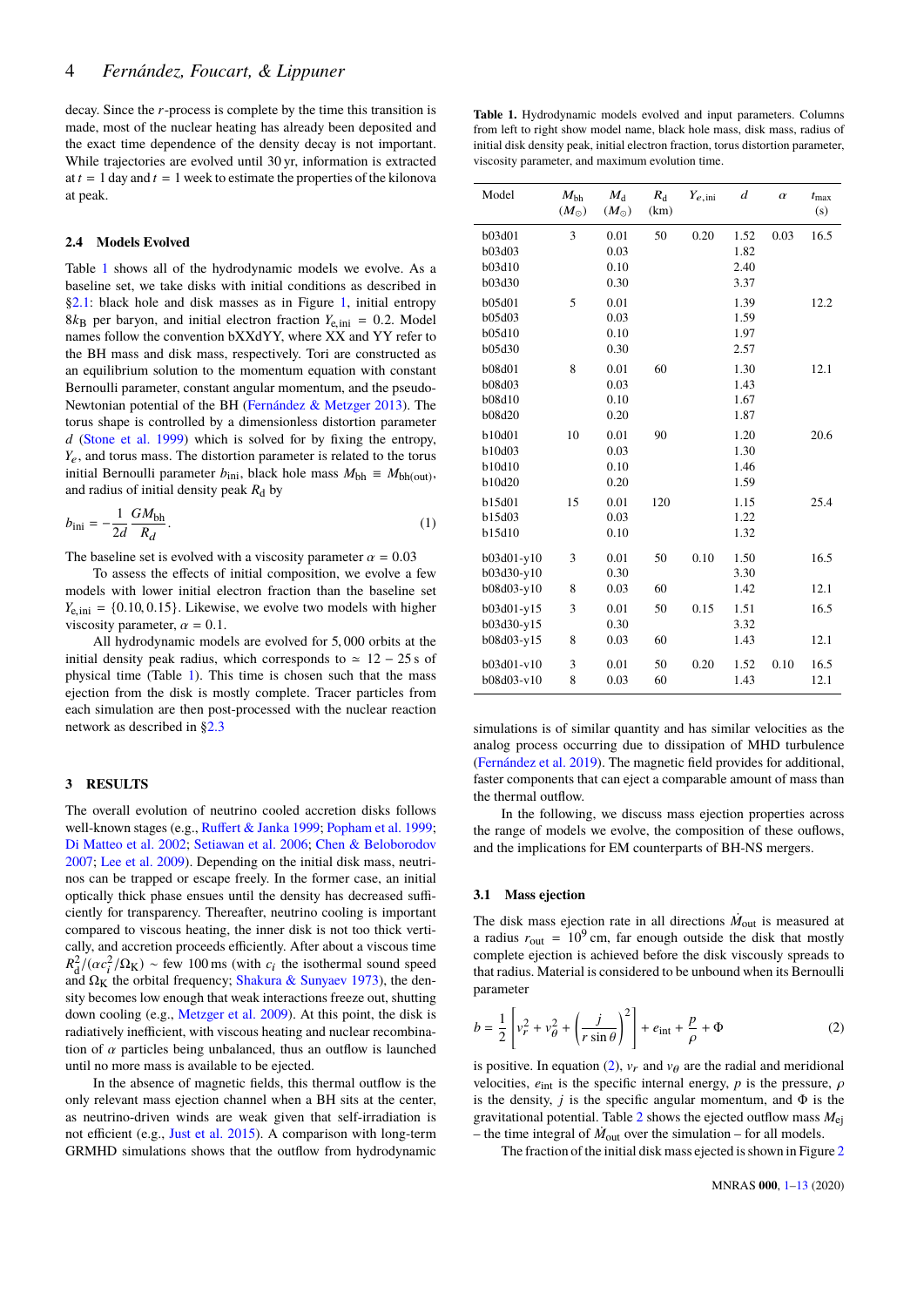<span id="page-4-0"></span>Table 2. Summary of results. Columns from left to right show model name, disk compactness (eq. [3\)](#page-5-0), ejected mass, fraction of initial disk mass ejected  $M_{ej}/M_d$ , average outflow velocity, average outflow electron fraction, ejecta mass with  $X_{La+Ac} < 10^{-4}$  ( $M_{blue}$ ), ejecta mass with  $X_{La+Ac} < 10^{-4}$  ( $M_{blue}$ ), ejecta mass with  $X_{La+Ac} < 10^{-4}$  ( $M_{blue}$ ), ejecta m  $X_{\text{La+Ac}} > \{10^{-4}, 10^{-3}, 10^{-2}\}$  ({ $M_{-4}, M_{-3}, M_{-2}$ }, respectively), and radioactive heating power (in units of  $10^{40} \text{ erg s}^{-1}$ ) at 1 day and 7 days, ignoring thermalization efficiency.

| Model         | $C_{d}$ | $M_{\rm ei}$<br>$(10^{-2} M_{\odot})$ | $M_{\rm ej}/M_{\rm d}$ | $\langle v/c \rangle$<br>$(10^{-2})$ | $\langle Y_e \rangle$ | $M_{\text{blue}}/M_{\text{ei}}$ | $M_{-4}/M_{\rm ei}$ | $M_{-3}/M_{\rm ei}$ | $M_{-2}/M_{\rm ei}$ | $L_{40,1d}$ | $L_{40,1w}$ |
|---------------|---------|---------------------------------------|------------------------|--------------------------------------|-----------------------|---------------------------------|---------------------|---------------------|---------------------|-------------|-------------|
| b03d01        | 0.60    | 0.21                                  | 0.21                   | 3.4                                  | 0.28                  | 0.75                            | 0.25                | 0.18                | 0.10                | 8.9         | 0.99        |
| b03d03        |         | 0.57                                  | 0.19                   | 3.3                                  | 0.28                  | 0.84                            | 0.16                | 0.09                | 0.03                | 21          | 2.2         |
| b03d10        |         | 1.8                                   | 0.18                   | 3.4                                  | 0.29                  | 0.93                            | 0.07                | 0.03                | 0.01                | 60          | 5.9         |
| b03d30        |         | 4.8                                   | 0.16                   | 3.1                                  | 0.29                  | 0.86                            | 0.14                | 0.08                | 0.05                | 150         | 17          |
| b05d01        | 1.00    | 0.11                                  | 0.11                   | 3.4                                  | 0.29                  | 0.72                            | 0.28                | 0.20                | 0.09                | 4.5         | 0.51        |
| b05d03        |         | 0.32                                  | 0.11                   | 3.4                                  | 0.30                  | 0.87                            | 0.13                | 0.04                | 0.02                | 12          | 1.2         |
| b05d10        |         | 0.98                                  | 0.09                   | 3.5                                  | 0.31                  | 0.98                            | 0.02                | 0.01                | 0.01                | 30          | 2.8         |
| b05d30        |         | 2.7                                   | 0.09                   | 3.1                                  | 0.31                  | 0.98                            | 0.02                | 0.02                | 0.01                | 72          | 6.3         |
| <b>b08d01</b> | 1.33    | 0.05                                  | 0.05                   | 3.3                                  | 0.28                  | 0.66                            | 0.34                | 0.25                | 0.12                | 2.3         | 0.25        |
| b08d03        |         | 0.15                                  | 0.05                   | 3.9                                  | 0.30                  | 0.82                            | 0.18                | 0.08                | 0.05                | 5.5         | 0.58        |
| <b>b08d10</b> |         | 0.49                                  | 0.05                   | 3.6                                  | 0.33                  | 0.99                            | 0.01                | 0.01                | 0.00                | 13          | 1.1         |
| <b>b08d20</b> |         | 0.87                                  | 0.04                   | 3.9                                  | 0.33                  | 1.00                            | 0.00                | 0.00                | 0.00                | 19          | 1.6         |
| b10d01        | 1.11    | 0.09                                  | 0.09                   | 3.4                                  | 0.29                  | 0.72                            | 0.28                | 0.20                | 0.12                | 3.9         | 0.47        |
| b10d03        |         | 0.27                                  | 0.09                   | 3.4                                  | 0.31                  | 0.86                            | 0.14                | 0.06                | 0.02                | 8.6         | 0.99        |
| b10d10        |         | 0.90                                  | 0.09                   | 3.3                                  | 0.33                  | 0.98                            | 0.02                | 0.02                | 0.01                | 23          | 2.5         |
| b10d20        |         | 1.7                                   | 0.08                   | 3.5                                  | 0.34                  | 0.99                            | 0.01                | 0.01                | 0.00                | 40          | 4.3         |
| b15d01        | 1.25    | 0.06                                  | 0.06                   | 3.7                                  | 0.27                  | 0.63                            | 0.37                | 0.27                | 0.14                | 2.9         | 0.35        |
| b15d03        |         | 0.19                                  | 0.06                   | 3.5                                  | 0.30                  | 0.79                            | 0.21                | 0.12                | 0.04                | 6.8         | 0.80        |
| b15d10        |         | 0.62                                  | 0.06                   | 3.5                                  | 0.34                  | 0.98                            | 0.02                | 0.01                | 0.01                | 16          | 1.6         |
| $b03d01-v10$  | 0.60    | 0.21                                  | 0.21                   | 3.4                                  | 0.26                  | 0.62                            | 0.38                | 0.32                | 0.25                | 9.0         | 1.1         |
| b03d30-y10    |         | 4.1                                   | 0.14                   | 3.4                                  | 0.28                  | 0.86                            | 0.14                | 0.10                | 0.08                | 130         | 13          |
| b08d03-y10    | 1.33    | 0.16                                  | 0.05                   | 3.7                                  | 0.29                  | 0.75                            | 0.25                | 0.20                | 0.16                | 6.0         | 0.71        |
| b03d01-y15    | 0.60    | 0.20                                  | 0.20                   | 3.3                                  | 0.27                  | 0.69                            | 0.31                | 0.25                | 0.19                | 8.9         | 1.1         |
| b03d30-y15    |         | 4.3                                   | 0.14                   | 2.8                                  | 0.28                  | 0.85                            | 0.15                | 0.12                | 0.09                | 120         | 13          |
| b08d03-y15    | 1.33    | 0.15                                  | 0.05                   | 3.7                                  | 0.30                  | 0.76                            | 0.24                | 0.18                | 0.10                | 5.5         | 0.64        |
| b03d03-v10    | 0.60    | 0.28                                  | 0.28                   | 5.6                                  | 0.27                  | 0.55                            | 0.45                | 0.41                | 0.34                | 13          | 1.2         |
| b08d03-v10    | 1.33    | 0.31                                  | 0.10                   | 5.5                                  | 0.31                  | 0.77                            | 0.23                | 0.20                | 0.15                | 12          | 0.83        |



<span id="page-4-1"></span>Figure 2. Left: Fraction of the initial disk mass ejected with positive Bernoulli parameter (eq. [2\)](#page-3-2) as a function of BH mass. Different symbols and colors correspond to different disk masses, as labeled. The gray number above each symbol column corresponds to the disk compactness parameter  $C_d$  (eq. [3\)](#page-5-0). *Right:* Fraction of the initial disk mass ejected as a function of disk compactness parameter, using the same color and symbol coding as in the left panel. The gray numbers above each symbol column denote the corresponding BH mass. The red dotted line is a linear fit to the ejected fraction for disks with  $M_d = 0.03 M_{\odot}$ . GRMHD effects can enhance the ejected fraction and average velocity by up to a factor of ∼ 2 relative to hydrodynamic models [\(Fernández et al.](#page-12-14) [2019\)](#page-12-14).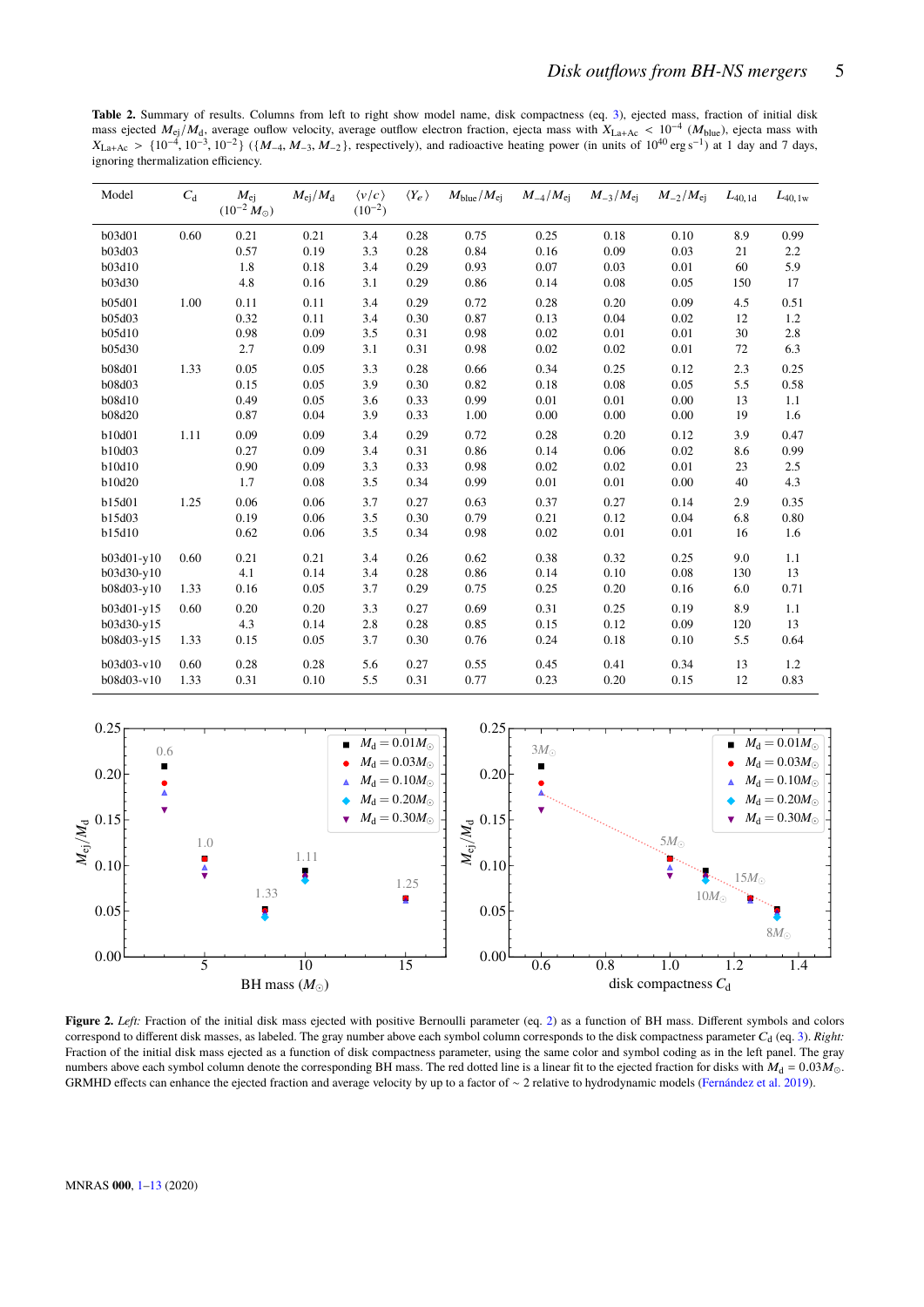for the baseline model sequence. This fraction ranges from  $4\%$ for the heaviest disk with  $M_{\text{bh}} = 8M_{\odot}$  to 21% for the lightest disk around the  $M_{bh} = 3M_{\odot}$  BH. The most important trend in mass ejection apparent from Table [2](#page-4-0) is a monotonically decreasing ejected fraction with strength of gravity at the disk,  $\propto M_{\rm bh}/R_{\rm d}$ . For convenience, we define a disk compactness parameter as

$$
C_{\rm d} = \left(\frac{M_{\rm bh}}{5M_{\odot}}\right) \left(\frac{50\,\mathrm{km}}{R_{\rm d}}\right). \tag{3}
$$

Figure [2](#page-4-1) also shows that the dependence of the ejected fraction with compactness is approximately linear, although at low BH masses the disk mass becomes an additional factor. This dependence on the strength of gravity has previously been documented in [Fernández](#page-12-17) [& Metzger](#page-12-17) [\(2013\)](#page-12-17), and is also apparent from the results of [Just](#page-12-18) [et al.](#page-12-18) [\(2015\)](#page-12-18), [Fernández et al.](#page-12-42) [\(2017\)](#page-12-42), and [Fujibayashi et al.](#page-12-20) [\(2020\)](#page-12-20), although this is the first time that it is sampled over an extended region of parameter space.

The second mass ejection trend in all models of the baseline sequence is a monotonic decrease in the ejected fraction with increasing disk mass at constant compactness. Figure [2](#page-4-1) shows that the strength of this dependence on disk mass is itself a function of disk compactness, with low-compactness disks being the most sensitive to the initial disk mass, while in high compactness systems this property has a smaller impact on the ejected fraction.

The physical origin of these trends in mass ejection can be traced back to the nature of the ejection mechanism. Most of the outflow is launched once weak interactions freeze out in the disk, removing the source of cooling. The fraction of the disk mass available to be ejected depends on how much has already been lost to accretion onto the BH by the time freezout occurs. This interplay is illustrated in Figure [3,](#page-5-1) which shows the evolution of the mass accretion rate  $(\dot{M}_{\rm isco})$  and cumulative mass accreted at the ISCO  $(M<sub>acc</sub>)$ , mass ejection rate at large radii  $(M<sub>out</sub>)$ , and the electron neutrino luminosity.

In the model with the highest compactness (b08d03), accretion starts much earlier when measured in orbital times than in the lower-compactness models. By the time weak interactions freeze out (steep plummet in neutrino luminosity at about 100 orbits) a significant fraction of the disk (85%) has already been accreted to the BH. This earlier onset of accretion, despite having the same viscosity parameter, is due to the disk being closer to the ISCO. In terms of dimensionless numbers:  $r_{\rm isco}/R_{\rm d} = \{0.26, 0.57\}$  for  $C_d = \{0.60, 1.33\}$ , respectively.

For disks of the same compactness, the evolution of the accretion rate is very similar. Figure [3](#page-5-1) shows that mass ejection begins later in the more massive disk, which also takes longer time to reach freezout of weak interactions. More massive disks are more optically thick to neutrinos owing to their higher initial density, and for the same strength of viscosity, it takes more orbits for the density to decrease to a level where neutrino processes are no longer effective in cooling the disk. At the time when the neutrino luminosity reaches 10<sup>50</sup> erg s−<sup>1</sup> , models b03d01 and b03d30 have accreted 60% and 78% of their initial disk masses, respectively.

The density dependence of the neutrino optical depth is not the only factor influencing the freezout time. Table [1](#page-3-1) and equation [\(1\)](#page-3-3) show that to keep the entropy constant, initial equilibrium disks with higher masses also have a higher internal energy content and therefore higher temperatures. This effect is stronger for lower compactness configurations. While disk material is more weakly bound, it can also radiate neutrinos at relevant levels for a longer time, and so this acts in the direction of delaying the onset of mass ejection. The post-merger entropy of the disk is thus an important parameter

<span id="page-5-0"></span>

<span id="page-5-1"></span>**Figure 3.** *Top*: Mass accretion rate at the ISCO ( $\dot{M}_{\text{isco}}$ , dotted lines), cumulative accreted mass at the ISCO ( $M<sub>acc</sub>$ , dashes lines), and mass outflow rate in unbound material at  $r = 10^9$  cm ( $\dot{M}_{\text{out}}$ , solid lines) as a function of time for models b08d03 (high-compactness), b03d01 (low compactness, low disk mass), and b03d30 (low compactness, high disk mass), as labeled. To facilitate comparison, the data from models b08d03 and b03d30 has been normalized to a disk mass of  $0.01M_{\odot}$  (as in model b03d01). *Bottom:* Electron neutrino luminosity for models b08d03, b03d01, and b03d30, as labeled. The fraction of the disk ejected is related to the fraction of the disk accreted at the time when weak interactions freeze out.

to keep track of in dynamical merger simulations given its effect on mass ejection efficiency.

Using the outflow trajectories from hydrodynamic simulations we can further analyze the energetics of mass ejection. In particular, we can quantify the strength and importance of different processes that change the heat content of the fluid: viscous heating, neutrino heating/cooling, and nuclear recombination of alpha particles. For each outflow trajectory, we compute the time integral of the local energy source term, yielding the heat gained or lost by the fluid element per unit mass:

<span id="page-5-2"></span>
$$
\Delta q_{\rm visc} = \int_0^{t_{\rm max,p}} \dot{q}_{\rm visc} dt \tag{4}
$$

$$
\Delta q_{\nu} = \int_0^{t_{\text{max,p}}} \dot{q}_{\nu} dt \tag{5}
$$

$$
\Delta q_{\alpha} = \frac{B_{\alpha}}{m_{\alpha}} \left[ X_{\text{alpha}}(t_{\text{max,p}}) - X_{\alpha}(0) \right] \tag{6}
$$

$$
\Delta q_{\text{net}} = \Delta q_{\text{visc}} + \Delta q_{\nu} + \Delta q_{\alpha}, \tag{7}
$$

where  $\{\dot{q}_{\text{visc}}, \dot{q}_{\text{v}}\}$  stand for viscous heating and neutrino heating/cooling, respectively,  $B_{\alpha}/m_{\alpha} \simeq 6.8 \times 10^{18} \text{ erg g}^{-1}$  is the specific

MNRAS **000**, [1](#page-0-0)[–13](#page-10-0) (2020)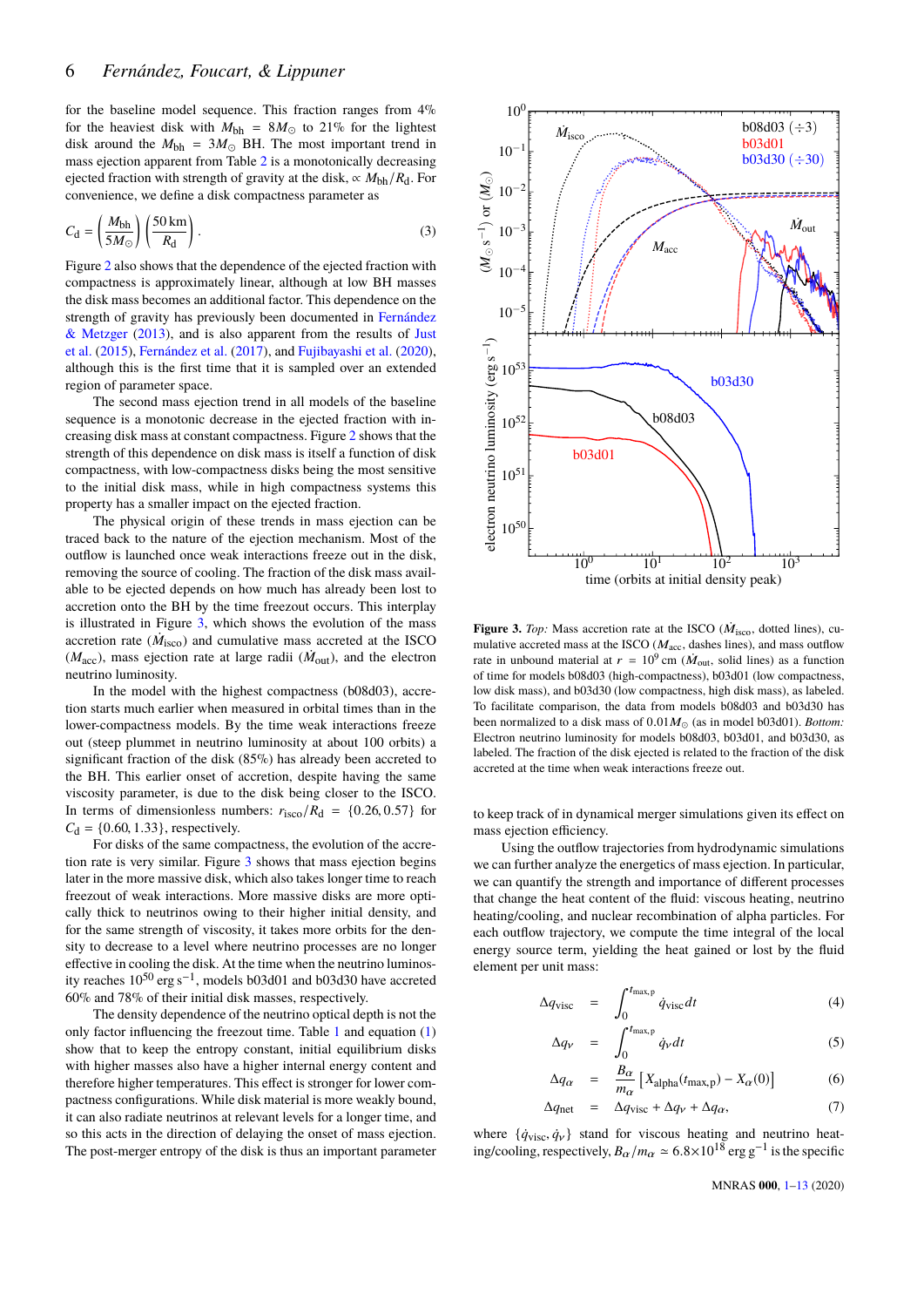<span id="page-6-0"></span>**Table 3.** Average time-integrated heat gain or loss per unit mass (eqns. [4-7\)](#page-5-2), and change in  $Y_e$  (eqns. [10](#page-8-0)[-17\)](#page-8-1), due to various processes acting on tracer particles during the hydrodynamic evolution of selected models. The specific heat gain due to process *i* is normalized as  $\bar{\Delta}q_{i,19} = \bar{\Delta}q_i/(10^{19} \text{ erg g}^{-1})$ , and  $\bar{\Delta}$  denotes suggestive particles. Each quantity is and ∆¯ denotes average over all outflow particles. Each quantity is separately rounded for clarity, net sums match when including all significant digits.

| Model         | $\Delta q_{\rm net}/ b_{\rm ini} $ | $\bar{\Delta}q_{\rm net,19}$ | $\Delta q_{\text{visc}, 19}$ | $\bar{\Delta} q_{\nu,19}$ | $\Delta q_{\alpha,19}$ | $\bar{\Delta}Y_e^{\text{net}}$ | $\bar{\Delta}Y_e^{\rm em,\nu_e}$ | $\bar{\Delta}Y_e^{\rm em,\bar{\nu}_e}$ | $\bar{\Delta}Y_e^{\text{abs},\nu_{\text{e}}}$ | $\bar{\Delta}Y_e^{\mathrm{abs},\,\bar{\nu}_\mathrm{e}}$ | $\bar{\Delta}Y_e^{\rm em}$ | $\bar{\Delta}Y_e^{\rm abs}$ |
|---------------|------------------------------------|------------------------------|------------------------------|---------------------------|------------------------|--------------------------------|----------------------------------|----------------------------------------|-----------------------------------------------|---------------------------------------------------------|----------------------------|-----------------------------|
| b03d01        | 0.81                               | 2.1                          | 2.6                          | $-0.8$                    | 0.3                    | 0.08                           | 0.42                             | 0.45                                   | 0.07                                          | 0.01                                                    | 0.03                       | 0.05                        |
| <b>b03d03</b> | 0.79                               | 1.7                          | 2.5                          | $-1.1$                    | 0.3                    | 0.08                           | 0.64                             | 0.61                                   | 0.15                                          | 0.04                                                    | $-0.03$                    | 0.12                        |
| b03d10        | 0.91                               | 1.5                          | 2.8                          | $-1.6$                    | 0.3                    | 0.09                           | 1.00                             | 0.91                                   | 0.25                                          | 0.07                                                    | $-0.09$                    | 0.18                        |
| b03d30        | 1.12                               | 1.3                          | 2.9                          | $-1.9$                    | 0.3                    | 0.09                           | 1.12                             | 1.04                                   | 0.26                                          | 0.08                                                    | $-0.08$                    | 0.18                        |
| <b>b08d01</b> | 0.51                               | 3.5                          | 3.9                          | $-0.7$                    | 0.3                    | 0.09                           | 0.34                             | 0.41                                   | 0.03                                          | 0.01                                                    | 0.07                       | 0.02                        |
| <b>b08d03</b> | 0.55                               | 3.4                          | 4.2                          | $-1.1$                    | 0.4                    | 0.10                           | 0.53                             | 0.58                                   | 0.07                                          | 0.02                                                    | 0.05                       | 0.05                        |
| b08d10        | 0.60                               | 3.2                          | 4.5                          | $-1.7$                    | 0.4                    | 0.11                           | 0.81                             | 0.83                                   | 0.13                                          | 0.04                                                    | 0.02                       | 0.09                        |
| <b>b08d20</b> | 0.66                               | 3.1                          | 4.9                          | $-2.2$                    | 0.4                    | 0.13                           | 1.10                             | 1.08                                   | 0.21                                          | 0.06                                                    | $-0.02$                    | 0.15                        |
| $b03d01-v10$  | 0.79                               | 2.1                          | 2.6                          | $-0.8$                    | 0.3                    | 0.16                           | 0.37                             | 0.48                                   | 0.07                                          | 0.01                                                    | 0.11                       | 0.05                        |
| $b03d01-y15$  | 0.78                               | 2.1                          | 2.6                          | $-0.8$                    | 0.3                    | 0.12                           | 0.40                             | 0.47                                   | 0.07                                          | 0.01                                                    | 0.07                       | 0.05                        |
| $b03d01-v10$  | 0.94                               | 2.5                          | 2.7                          | $-0.5$                    | 0.3                    | 0.07                           | 0.22                             | 0.25                                   | 0.05                                          | 0.02                                                    | 0.04                       | 0.03                        |
| b03d30-y10    | 1.16                               | 1.4                          | 3.1                          | $-2.1$                    | 0.3                    | 0.19                           | 1.16                             | 1.16                                   | 0.27                                          | 0.08                                                    | 0.00                       | 0.19                        |
| $b03d30-y15$  | 1.05                               | 1.3                          | 2.7                          | $-1.8$                    | 0.3                    | 0.13                           | 1.05                             | 1.01                                   | 0.25                                          | 0.07                                                    | $-0.04$                    | 0.17                        |
| b08d03-y10    | 0.53                               | 3.3                          | 4.0                          | $-1.1$                    | 0.3                    | 0.19                           | 0.46                             | 0.60                                   | 0.07                                          | 0.02                                                    | 0.14                       | 0.05                        |
| $b08d03-y15$  | 0.55                               | 3.4                          | 4.3                          | $-1.2$                    | 0.3                    | 0.15                           | 0.55                             | 0.65                                   | 0.07                                          | 0.02                                                    | 0.10                       | 0.05                        |
| $b08d03-v10$  | 0.67                               | 4.2                          | 4.9                          | $-1.0$                    | 0.4                    | 0.12                           | 0.40                             | 0.48                                   | 0.06                                          | 0.02                                                    | 0.08                       | 0.04                        |



<span id="page-6-1"></span>**Figure 4.** Distribution of net specific heat gained by tracer particles due to source terms (eq. [7\)](#page-5-2) in the hydrodynamic evolution of models b08d03, b03d01, and b03d30, as labeled. The heat gain is normalized to the initial Bernoulli parameter in the disk (eq. [1\)](#page-3-3).

nuclear binding energy of alpha particles,  $X_{\alpha}$  is the mass fraction of alpha particles, *<sup>t</sup>*max,<sup>p</sup> is the maximum time for the particle evolution, either when it leaves the outer boundary of the computational domain or when the simulation ends, whichever is shorter, and ∆*q*<sup>i</sup> is the heat gained or lost from process*i*. The resulting quantities are shown in Table [3](#page-6-0) for selected models.

Figure [4](#page-6-1) shows the distribution of net heat gained ∆*q*net (eq. [7\)](#page-5-2) by outflow particles for the same set of simulations shown in Figure [3.](#page-5-1) Specific energies are shown in units of the initial Bernoulli parameter of the disk (equation [1\)](#page-3-3). In all three models, the distribution shows a peak at around 60% of  $|b_{\text{ini}}|$ , with a tail toward high gain that is more extended for less compact models and higher disk masses. For a large fraction of the outflow, unbinding is not completely achieved by absorption of heat alone, which means that a significant part of the energy gain comes from adiabatic work.



<span id="page-6-2"></span>**Figure 5.** Distribution of specific heat gained or lost by tracer particles due to source terms (eqns. [4-6\)](#page-5-2), as labeled, in the hydrodynamic evolution of model b08d03. The inset shows a snapshot of the initial positions of outflow particles in the disk, with gray/black particles corresponding to the shaded/dotted subsets of the neutrino and viscous heat gain histograms, respectively (see also [Wu et al.](#page-12-61) [2016](#page-12-61) for a larger plot of the initial particle distribution).

Disks with higher compactness are also less effective at absorbing heat, despite the fact that the absolute value of the net heat gain is higher (Table [3\)](#page-6-0).

It is worth emphasizing that while disks with a higher compactness are more gravitationally bound in an absolute sense  $(b_{\text{ini}} \propto M_{\text{bh}}/R_{\text{d}}$  in eq. [1\)](#page-3-3), they also undergo more net heating than lower compactness models (Table [3\)](#page-6-0). Thus the absolute value of the gravitational potential (in a Newtonian sense), while correlating negatively with the fractional amount of heat absorbed, does not by itself explain the efficiency of mass ejection without accounting for how close the disk is to the ISCO radius.

For individual models, viscous heating and nuclear recombi-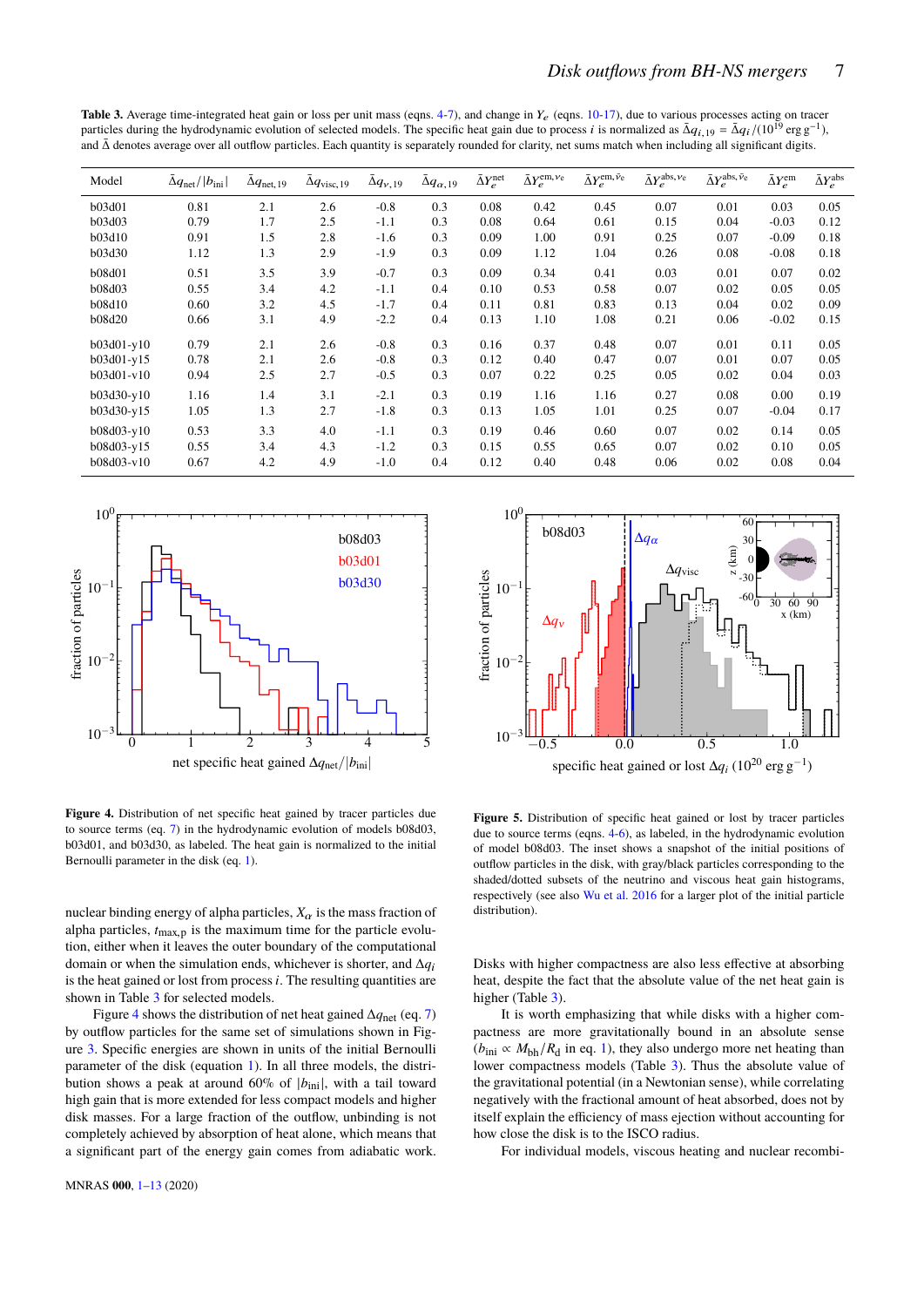nation contribute with net heating, while neutrinos primarily cool the disk (Table [3\)](#page-6-0). This is illustrated in Figure [5,](#page-6-2) which shows the distribution of the individual heating/cooling terms for the outflow from model b08d03. While there is a non-negligible fraction of particles for which neutrinos provide net heating, the magnitude of this heating ( $\sim 10^{17}$  erg g<sup>-1</sup>) is dynamically negligible when compared to the dominant source terms ( $\sim 10^{19}$  erg g<sup>-1</sup>).

The integrated heat gain due to  $\alpha$  particle recombination in the hydrodynamic simulation is sub-dominant compared to that from viscous heating. Despite its low global value, however, the heating due to  $\alpha$  recombination is deposited over a short amount of time as the outflow is launched, and it can become comparable or even exceed the rate of viscous heating in this phase. The bulk of neutrino heating and cooling takes place before weak freezout. Figure [5](#page-6-2) shows that the nuclear recombination gain is narrowly distributed around the mean value,  $3 - 4 \times 10^{18}$  erg g<sup>-1</sup> (Table [3\)](#page-6-0). This value can be understood from the fact that upon expansion and cooling, all fluid elements achieve the maximal alpha particle mass fraction set by charge conservation,  $X_{\alpha, \text{max}} = 2Y_e$ . The average electron fraction of the outflow  $\langle Y_e \rangle \simeq 0.3$  (Table [2\)](#page-4-0), then sets the average amount of energy gained.

Figure [5](#page-6-2) also shows that the tracer particles in model b08d03 follow bimodal distributions of viscous heating and neutrino cooling. This bimodality can be traced back to the initial positions of the particles in the disk. These particles originate from two regions: (1) the equatorial plane of the disk, and (2) regions above the equatorial plane around the initial density peak (see also [Wu et al.](#page-12-61) [2016\)](#page-12-61). The first group of particles experiences stronger viscous heating and neutrino cooling, while the second group experiences heating or cooling with less intensity. The latter group includes all the particles that experience net neutrino heating. The initial position of the particles is related to the way the disk overturns in the poloidal direction due to viscous heating, and may differ from that obtained when MHD turbulence transports angular momentum.

The fraction of the disk mass ejected and average outflow velocity are nearly insensitive to the initial  $Y_e$  of the disk except for very massive disks in low-compactness systems, where differences of a few percent of the disk mass can arise (Table [3\)](#page-6-0). Changes in the viscosity parameter, on the other hand, result in important changes to both ejected fraction and outflow velocity. The average outflow radial velocity is in the range  $0.03 - 0.04$  c for all models that use  $\alpha = 0.03$ , while this average increases to 0.05 – 0.06 c for the models with  $\alpha = 0.1$ . The fraction of the disk mass ejected increases by  $~\sim$  30% for the model with low compactness (b03d01-v10) and by a factor of 2 for the high compactness model (b08d03-v10). Table [3](#page-6-0) shows that the increase in the viscosity parameter results in more viscous heating in the high-compactness model b08d03-v10 and less neutrino cooling in the least compact model b03d01-v10, in both cases increasing the net heat gain of the outflow.

#### **3.2 Outflow Composition**

Table [2](#page-4-0) shows that the average electron fraction of the disk outflow is in the range  $0.25 - 0.35$  for all simulated models. These values are just above the critical transition at which the nucleosynthesis changes from rich to poor in elements with mass numbers  $A > 130$ (e.g., [Kasen et al.](#page-12-62) [2015;](#page-12-62) [Lippuner & Roberts](#page-12-63) [2015\)](#page-12-63). For the purposes of predicting kilonova properties, the mass fraction in lanthanides  $(57 \le Z \le 72$ , with *Z* the atomic number) and actinides (89  $\le$  $Z \leq 104$ ) is the most important, since these species have an outsize influence on the ejecta opacity – and therefore on the kilonova color, luminosity, and duration – given their atomic complexity (Tanaka  $\&$ 



<span id="page-7-2"></span>**Figure 6.** *Top:* Distribution of lanthanide and actinide mass fractions at 1 day, for nuclear-network-processed particles from models b08d01-b08d20, as labeled. Since each particle represents an equal mass element in the disk, a sum over the bins yields the fraction of the mass with a given Lanthanide and Actinide fraction ( $M_{\text{blue}}$  and  $\{M_{-4}, M_3, M_{-2}\}\$ , c.f. eqns. [\(8\)](#page-7-0)-[\(9\)](#page-7-1) and Table [2\)](#page-4-0). The histograms continue to mass fractions lower than  $10^{-12}$  with similar slope, and were truncated for clarity. *Bottom:* Isotopic abundances at 1 day for nuclear-network-processed particles from models b08d01-b08d20, as labeled. Abundances are normalized such that their mass fractions add up to unity. The solar system  $r$ -process abundances from [Goriely](#page-12-65) [\(1999\)](#page-12-65) are normalized to model b08d03 at  $A = 130$ . Note that the dynamical ejecta is rich in elements with  $A > 130$ , and in combination with the disk outflow can supply the entire range of r-process elements (e.g., [Just et al.](#page-12-18) [2015\)](#page-12-18).

### [Hotokezaka](#page-12-64) [2013;](#page-12-64) [Kasen et al.](#page-12-66) [2013;](#page-12-66) [Barnes & Kasen](#page-12-67) [2013;](#page-12-67) [Fontes](#page-12-68) [et al.](#page-12-68) [2015;](#page-12-68) [Tanaka et al.](#page-12-69) [2020\)](#page-12-69).

We therefore refine our diagnostic of the outflow composition by analyzing the output of post-processed tracer particles with SkyNet ([§2.3\)](#page-2-2). For each simulation, we report in Table [2](#page-4-0) the fraction of the outflow particles with lanthanide and actinide mass fraction  $X_{\text{La}} + X_{\text{Ac}} < 10^{-4}$  and define it as the 'blue mass'

$$
M_{\text{blue}} = \int_0^{10^{-4}} \frac{dM_{\text{ej}}}{d(X_{\text{La}} + X_{\text{Ac}})} d(X_{\text{La}} + X_{\text{Ac}}).
$$
 (8)

The value of  $10^{-4}$  is small enough that the outflow opacity is indistinguishable from that dominated by iron-group elements [\(Kasen](#page-12-66) [et al.](#page-12-66) [2013\)](#page-12-66). Likewise, we define three 'red' masses

$$
M_{-k} = \int_{10^{-k}}^{1} \frac{dM_{\rm ej}}{d(X_{\rm La} + X_{\rm Ac})} d(X_{\rm La} + X_{\rm Ac}).
$$
 (9)

<span id="page-7-1"></span><span id="page-7-0"></span>MNRAS **000**, [1](#page-0-0)[–13](#page-10-0) (2020)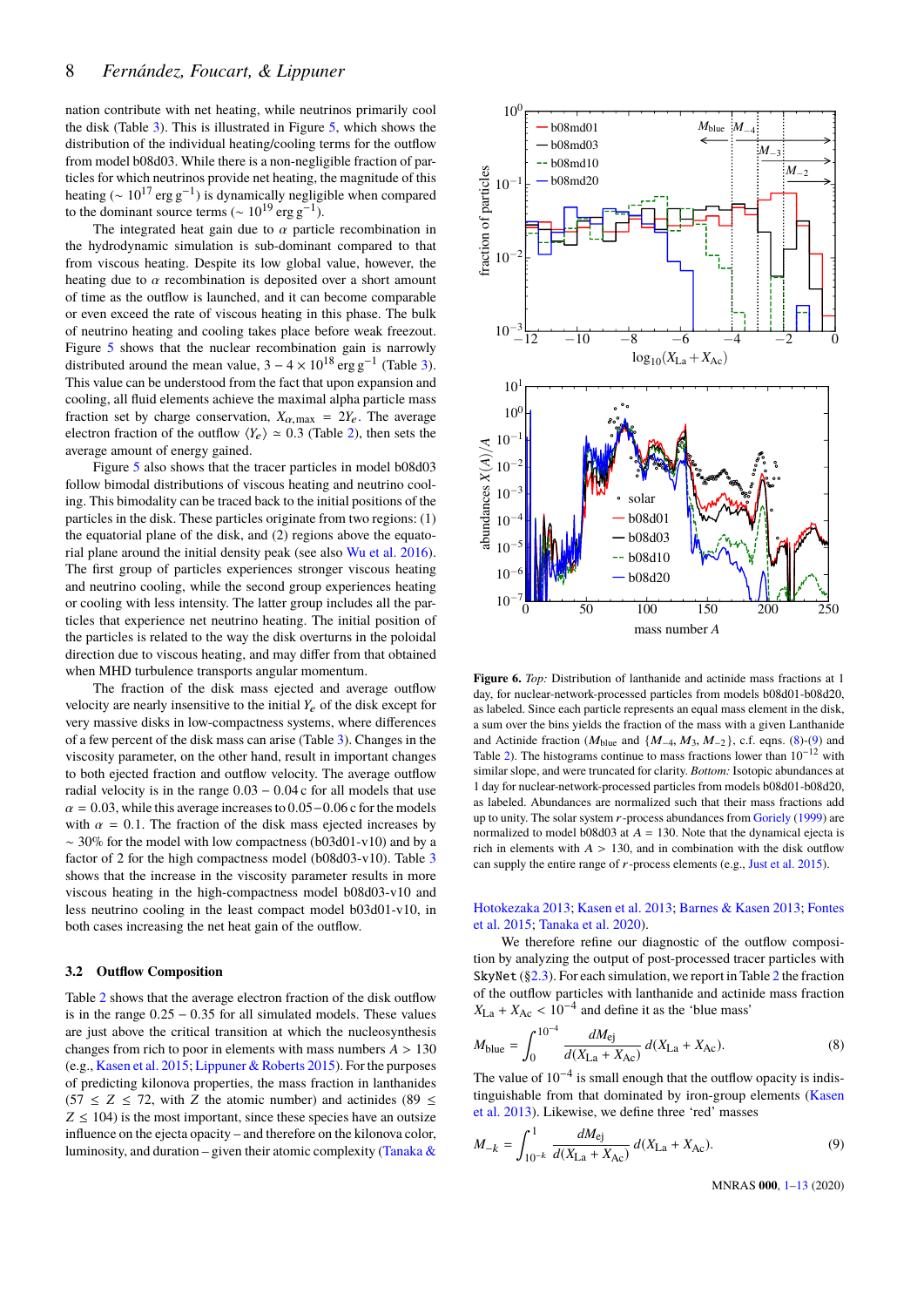using  $-k = \{-4, -3, -2\}$ . These four numbers provide a description of the incidence of heavy *r*-process elements in the ejecta that, while coarser than detailed abundances, is more informative than just the electron fraction. Figure [6](#page-7-2) shows the distribution of mass fractions at 1 day in the outflow particles from models b08d01-b08d20 (highest compactness), along with the regions encompassed by  $M_{blue}$  and *M*<sub>−k</sub>, and the isotopic abundances for comparison. At 1 day, the mass fractions of actinides are in general 10 times smaller than that of lanthanides in our models, and thus we lump them together when discussing composition effects (for more detailed studies on actinide production see [Eichler et al.](#page-12-70) [2019](#page-12-70) or [Holmbeck et al.](#page-12-71) [2019\)](#page-12-71).

The most robust composition trends from Table [2](#page-4-0) are that (1) the majority of the disk outflow mass is lanthanide poor  $(M_{\text{blue}})$ , and that (2) the fraction of lanthanide poor material is a monotonically increasing function of the disk mass, for constant BH mass. The dependence on disk mass is clearly illustrated in Figure [6:](#page-7-2) the fraction of particles with high lanthanide abundance is a steep function of the disk mass, as is the abundance of of elements with *<sup>A</sup>* > <sup>130</sup> (this dependence has also been reported by [Just et al.](#page-12-18) [2015](#page-12-18) and [Fujibayashi et al.](#page-12-20) [2020\)](#page-12-20). While there is some dependence on the compactness  $C<sub>d</sub>$  at constant disk mass, this dependence is not fully monotonic, and is weaker than the dependence on disk mass at fixed compactness. Therefore, this variation with compactness is more likely to be dependent on the details of how the disk evolution is modeled.

The trend of more lanthanide poor ejecta with increasing disk mass is apparent from the distribution of electron fraction (Figure [7\)](#page-8-2). Despite having a very similar average value, the  $Y_e$  distribution of model b08d20 extends to significantly higher values than in model b08d01. Naively, one would expect that higher electron fraction is associated with a higher equilibrium  $Y_e$  arising from a higher abundance of positrons given higher entropies (e.g., [Beloborodov](#page-12-72) [2003\)](#page-12-72). However, the entropy distributions of models b08d01 and b08d20 show that the average entropy *decreases* with higher disk masses. The lower entropy can be understood from the fact that the temperature is primarily set by the strength of the gravitational potential once accretion is established, and is similar in both models. On the other hand, the densities are higher at any given time for a higher disk mass, with a correspondingly lower entropy than at lower disk masses.

We can further analyze the evolution of the electron fraction distribution of the outflow by computing the time-integrated contribution of the different neutrino processes that change  $Y_e$ . The net rate of change of  $Y_e$  due to neutrino emission and absorption arises from the following reactions:

<span id="page-8-0"></span>
$$
\Gamma^{em, \nu_e}: \qquad e^- + p \to n + \nu_e \tag{10}
$$

$$
\Gamma^{\text{em}, \bar{\nu}_e} : \qquad e^+ + n \to p + \bar{\nu}_e \tag{11}
$$

$$
\Gamma^{abs, \nu_e}: \qquad \nu_e + n \to e^- + p \tag{12}
$$

$$
\Gamma^{abs, \bar{\nu}_e} : \qquad \bar{\nu}_e + p \to e^+ + n \tag{13}
$$

$$
\Gamma^{\text{em}} = \Gamma^{\text{em}, \bar{\nu}_e} - \Gamma^{\text{em}, \nu_e} \tag{14}
$$

$$
\Gamma^{abs} = \Gamma^{abs, \nu_e} - \Gamma^{abs, \bar{\nu}_e} \tag{15}
$$

$$
\Gamma^{\text{net}} = \Gamma^{\text{em}} + \Gamma^{\text{abs}} \tag{16}
$$

with the net rate setting the overall evolution of the electron fraction in the hydrodynamic simulation:  $\partial Y_e / \partial t + \mathbf{v} \cdot \nabla Y_e = \Gamma^{net}$ . For each of tracer particle, we compute a separate time integral for each of the rates above, obtaining a contribution to the change in electron fraction:

<span id="page-8-1"></span>
$$
\Delta Y_e^i = \int_0^{t_{\text{max,p}}} \Gamma^i dt,\tag{17}
$$

MNRAS **000**, [1](#page-0-0)[–13](#page-10-0) (2020)



<span id="page-8-2"></span>**Figure 7.** Mass histograms of electron fraction (left) and entropy (right) for models b08d01 (low disk mass), b08d20 (high disk mass), and b08d03-v10 (high viscosity), obtained by the end of the hydrodynamic simulation at  $r =$ 10<sup>9</sup> cm. To facilitate comparison, histogram masses have been normalized to that of model b08d01. The hatched region is the subset of the histogram of model b08d03-v10 for times  $t < 1$  s.



<span id="page-8-3"></span>**Figure 8.** Average electron fraction change in particles due to neutrino emission or absorption (eqns. [10-16](#page-8-0) and [17,](#page-8-1) Table [3\)](#page-6-0), during the hydrodynamic evolution of models b08d01-b08d20, as labeled. The black horizontal lines denote the net change in  $Y_e$  when including all processes. The relative importance of neutrino absorption increases as the disk mass increases, all else being equal, accounting for the higher  $Y_e$  of the outflow with lower overall entropies (Figure [7\)](#page-8-2).

where again  $t_{\text{max,p}}$  is the maximum time of the particle in the simulation.

Table [3](#page-6-0) shows that the rates of neutrino emission dominate over neutrino absorption for all models, in line with the overall dominance of neutrino cooling over neutrino heating (c.f. Figure [5\)](#page-6-2). However, the change in  $Y_e$  is set by *differences* in the rates of neutrino/antineutrino emission and absorption. If the two emission rates are closer in magnitude than the two absorption rates, the latter can dominate the change in  $Y_e$  despite being smaller in magnitude than the former.

Figure [8](#page-8-3) shows the average change in  $Y_e$  for tracer particles as a function of disk mass in the baseline sequence with  $M_{bh} = 8M_{\odot}$ ,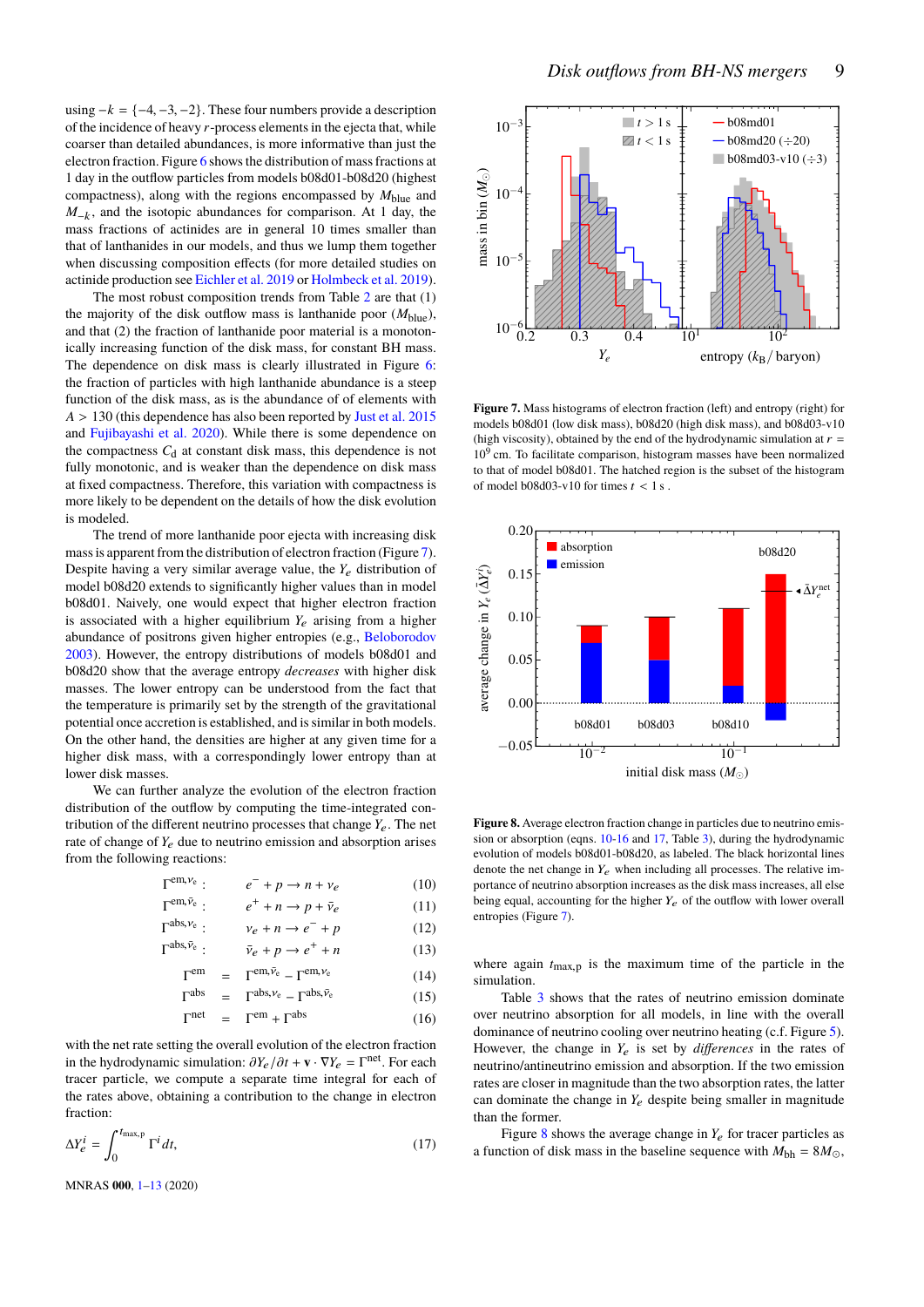

<span id="page-9-0"></span>**Figure 9.** Distribution of lanthanide and actinide mass fractions at 1 day, for nuclear-network-processed particles from models b08d03 (baseline), b08d03-y10 and b08d03-y15 (varying initial  $Y_e$ ), and b08d03-v10 (high viscosity), as labeled. The bin size is the same is in the top panel of Figure [6.](#page-7-2) The lowest bin contains all the particles with  $X_{\text{La}} + X_{\text{ac}} < 10^{-14.5}$ .

along with the breakdown of this change between emission and absorption of electron neutrinos/antineutrinos. At low disk masses, emission processes dominate the change in  $Y_e$ , with decreasing relative importance with increasing disk mass. Emission processes act toward driving  $Y_e$  to its local equilibrium value set by the entropy, and this equilibrium is lower at higher disk masses given the lower entropy (Figure [7\)](#page-8-2). At the highest disk mass (model b08d20), this change in  $Y_e$  due to emission is even negative.

Absorption, on the other hand, is set by the ambient flux of incident neutrinos and the mass fractions of neutrons and protons. At higher disk masses, neutrino/antineutrino luminosities are higher and stay high for a longer time (Figure [3\)](#page-5-1) thus increasing the ambient neutrino flux and the thus the magnitude of absorption terms. The asymmetry in the neutron-proton mass fraction then results in different absorption efficiencies and a net change in  $Y_e$  which always acts in the direction of increasing it (because the reaction in eqn. [12](#page-8-0) occurs more frequently). Figure [8](#page-8-3) shows that at high disk masses, absorption dominates the evolution of  $Y_e$  in the high-compactness models shown. Table [3](#page-6-0) shows that this trend is also present in models with the lowest compactness (b03d01-b03d30), with an even stronger effect of absorption on  $Y_e$  than in the high compactness sequence.

Models with lower initial  $Y_e = \{0.10, 015\}$  eject a higher proportion of lanthanides and actinides, as expected, although the change is at a  $\leq 10\%$  level by mass relative to our baseline parameters (Figure [9\)](#page-9-0). While the *Y*e distributions extend to slightly lower electron fractions than the default models, the bulk of the outflow has  $Y_e > 0.2$  in all cases. Table [3](#page-6-0) shows that these changes are driven primarily by neutrino emission processes, which adjust to provide the required change in  $Y_e$  toward equilibrium.

Models with higher viscosity have a similar average  $Y_e$  than their low-viscosity counterparts, but a significantly higher fraction of material rich in lanthanide and actinides. The electron fraction distribution of model b08d03-v10 has a tail to low  $Y_e$  that extends well below the lower limit of the distribution of model b08d01. Figure [7](#page-8-2) shows that the material with the lowest  $Y_e$  is ejected at the earliest times in the high-viscosity model, in line with the general expectation that the faster the evolution of a disk, the stronger the



<span id="page-9-1"></span>**Figure 10.** Total radioactive heating luminosity at 1 day as a function of disk compactness (eq. [3\)](#page-5-0), for various disk masses, as labeled. The BH mass is shown in gray under each symbol column. The crosses denote the heating rates interpolated to the median disk masses from Figure [1.](#page-2-0) The total radioactive heating rate is an upper limit to the bolometric luminosity of the kilonova, being subject to thermalization efficiency and radiative transfer effects.

sensitivity of the outflow composition to initial conditions. This is consistent with the results of GRMHD simulations, which show even stronger memory of initial conditions given their faster evolution; [Fernández et al.](#page-12-14) [2019.](#page-12-14)

#### <span id="page-9-2"></span>**3.3 Implications for EM counterpart searches**

The key question we are interested in is how does the disk outflow contribute to a kilonova transient. The answer depends on the amount of mass ejected and its velocity, its composition, as well as how efficiently does the radioactive heating thermalize (e.g., [Met](#page-12-73)[zger](#page-12-73) [2019\)](#page-12-73).

The mass ejected, and the composition to a lesser extent, determines how much radioactive power is available for a kilonova. Figure [10](#page-9-1) shows the total radioactive heating luminosity at 1 day as a function of compactness parameter  $C<sub>d</sub>$  and initial disk mass. For fixed compactness, the total radioactive heating is proportional to the ejected mass, since the average radioactive heating per unit mass is close to  $2 \times 10^{10}$  erg g<sup>-1</sup> s<sup>-1</sup> for most models, given their similar composition. The dependence of ejected fraction on compactness results in an additional variation of a factor ∼ 5 between the least and most compact models, for fixed disk mass.

The raw radioactive heating at 1 day ranges from  $2 \times$ 10<sup>40</sup> erg s<sup>-1</sup> for the lightest and most compact disk (b08d01) to  $1.5 \times 10^{42}$  erg s<sup>-1</sup> for the heaviest disk in the least compact configuration (b03d30). Thermalization efficiency can result in a decrease ration (b03d30). Thermalization efficiency can result in a decrease in these values by a factor ∼ 2 [\(Barnes et al.](#page-12-74) [2016;](#page-12-74) [Waxman et al.](#page-12-75) [2019;](#page-12-75) [Kasen & Barnes](#page-12-76) [2019;](#page-12-76) [Hotokezaka & Nakar](#page-12-77) [2020\)](#page-12-77), while radiative transfer effects (dependent on the opacity and thus on composition) set whether this power can readily escape the ejecta or is trapped until later times. Table [2](#page-4-0) shows that the radioactive power at 1 week is about 10 times smaller than that at 1 day for most models.

If we take the median disk masses from Figure [1](#page-2-0) as representative values for each BH mass and interpolate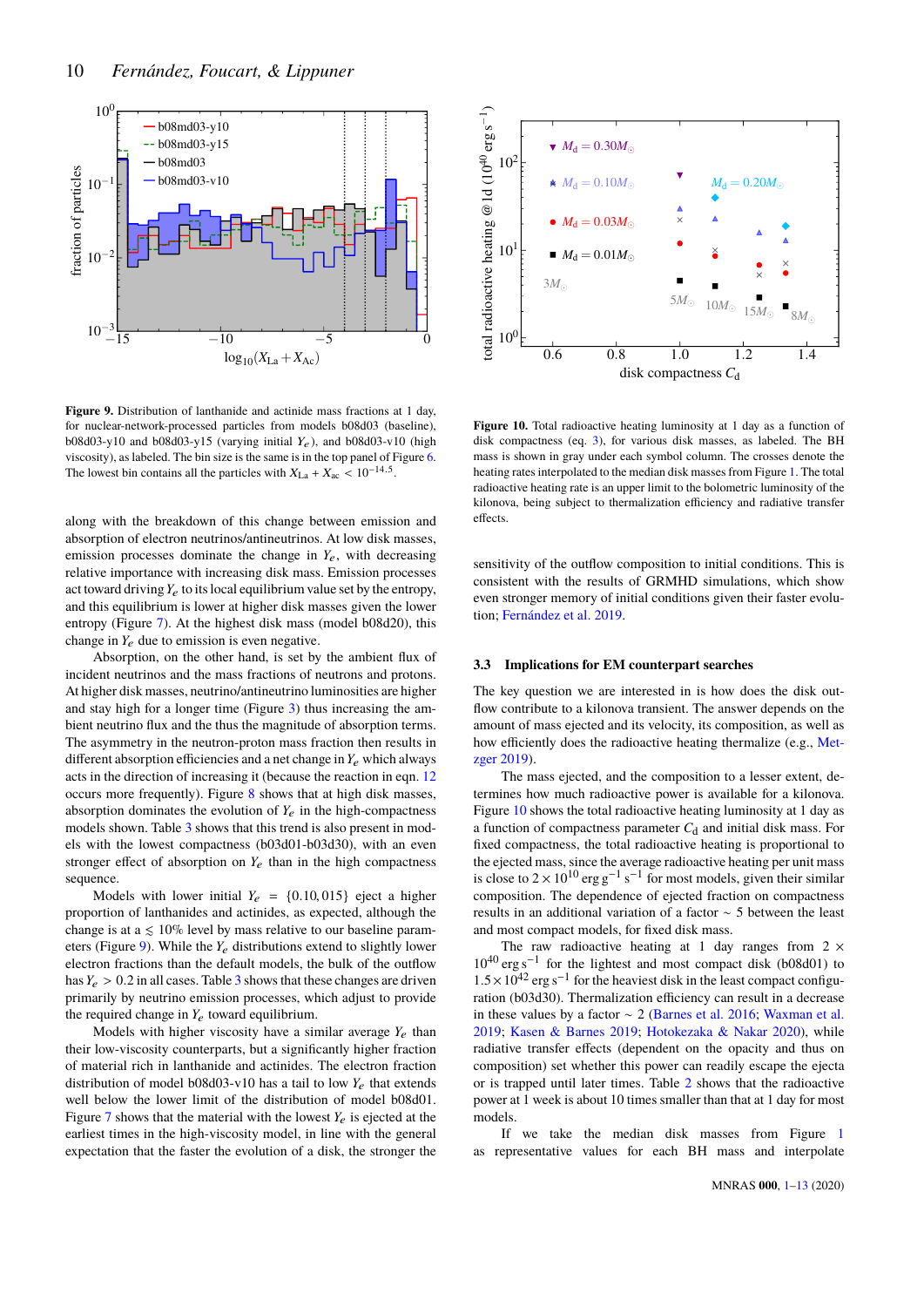the ejected masses from Table [2,](#page-4-0) we obtain disk outflow masses {2.00, 0.70, 0.22, 0.25, 0.14} × 10<sup>-2</sup> $M_{\odot}$  for BH masses  ${3, 5, 8, 10, 15}$ *M*<sub> $\odot$ </sub>, respectively. These values are subject to enhancement by a factor  $\leq 2$  if GRMHD effects were to be included [\(Fernández et al.](#page-12-14) [2019;](#page-12-14) [Christie et al.](#page-12-16) [2019\)](#page-12-16).

In the case of GW190425, for which our lowest BH mass model would be applicable, the median disk outflow mass would be similar to the total ejecta from GW170817 within a factor of two, and hence it would have been detected with good sky coverage [\(Kyutoku et al.](#page-12-78) [2020\)](#page-12-78). A BH-NS merger with a low-mass BH and high-mass NS is most efficient at tidally disrupting the NS and most inefficient at producing dynamical ejecta, with most mass ejection coming from the disk [\(Foucart et al.](#page-12-79) [2019\)](#page-12-79). In contrast, two massive NS that collapse promptly to a BH are the least efficient configuration for ejecting mass and forming a disk (e.g., [Radice et al.](#page-12-80) [2018,](#page-12-80) but see [Kiuchi et al.](#page-12-81) [2019;](#page-12-81) [Bernuzzi et al.](#page-12-82) [2020](#page-12-82) for the case of an asymmetric mass ratio NS-NS merger generating a more massive BH accretion disk than a symmetric binary).

Regarding the BH-NS merger candidate GW190814, which had a much smaller localization area and deeper EM coverage relative to other events, constraints on the total mass ejection are in the range  $0.02 - 0.1 M_{\odot}$  depending on viewing angle, composition, and distance. (e.g., [Andreoni et al.](#page-11-4) [2020;](#page-11-4) [Kawaguchi et al.](#page-12-83) [2020b;](#page-12-83) [Mor](#page-12-84)[gan et al.](#page-12-84) [2020;](#page-12-84) [Vieira et al.](#page-12-2) [2020\)](#page-12-2). Our results indicate that, with the exception of a very low-mass BH and/or very high disk masses, most BH-NS merger systems would not have generated sufficient disk outflow for a detectable kilonova.

An additional factor influencing the kilonova appearance is the relative masses of the disk and the dynamical ejecta. In a BH-NS merger, the dynamical ejecta is produced along the equatorial plane. and it blocks only part of the viewing angles. It is expected to be very rich in lanthanides and thus have a high opacity that blocks the light from the disk toward most equatorial directions. The results of [Fernández et al.](#page-12-85) [\(2015b\)](#page-12-85) and [Fernández et al.](#page-12-42) [\(2017\)](#page-12-42) – who studied the combined long-term evolution of these two components mapped from dynamical merger simulations – show that the bulk of fallback accretion mixes in with the disk before weak freezout occurs and the disk outflow is launched. The net outflow has a very similar composition as the dynamical ejecta and disk when evolved separately, but with an added component that has intermediate electron fraction values. The expected kilonova color has an important dependence on viewing angle, as the bluer disk emission would only be detectable from directions not obscured by the dynamical ejecta (see, e.g., [Bulla et al.](#page-12-86) [2019;](#page-12-86) [Darbha & Kasen](#page-12-87) [2020;](#page-12-87) [Kawaguchi et al.](#page-12-88) [2020a;](#page-12-88) [Korobkin et al.](#page-12-89) [2020](#page-12-89) for more recent work on viewing angle dependencies of different ejecta configurations).

In hydrodynamic simulations of BH accretion disks, the spatial dependence of the composition is quite generic, with the highest *Y*e material being ejected first along intermediate latitudes, and then wrapping around the outermost edge of the disk outflow [\(Fernández](#page-12-19) [et al.](#page-12-19) [2015a\)](#page-12-19). This configuration would guarantee the existence of a blue spike at early times (albeit a faint one) if the merger remnant is viewable from polar latitudes. All of our models are such that at least 50% of the disk outflow is lanthanide-poor, and in some cases this fraction can reach even 100% (Table [2\)](#page-4-0). GRMHD models show, however, that magnetic fields begin to eject matter much earlier than weak freezout, thus adding material that has not been sufficiently processed by weak interactions from the initial postmerger composition (e.g., [Siegel & Metzger](#page-12-11) [2017;](#page-12-11) [Fernández et al.](#page-12-14) [2019;](#page-12-14) [Miller et al.](#page-12-15) [2019;](#page-12-15) [Christie et al.](#page-12-16) [2019\)](#page-12-16). This will likely increase the lanthanide-rich fraction at the leading edge of the disk outflow and thus modify the color of the disk-contributed kilonova.

## <span id="page-10-0"></span>**4 SUMMARY AND DISCUSSION**

We have performed axisymmetric hydrodynamic simulations of the viscous evolution of accretion disks formed in BH-NS mergers. Our models include the effects of neutrino emission and absorption on the outflow composition, and the results are post-processed with a nuclear reaction network for a more precise diagnostic of the nucleosynthesis yield. These hydrodynamic models provide a lower-limit to the amount of mass in the disk outflow relative to three-dimensional GRMHD models, and hence provide a lower-limit to the contribution of disk outflows to the kilonova transient. Our simulations cover, for the first time, a large fraction of the plausible parameter space of BH and disk masses expected from these mergers (Figure [1\)](#page-2-0). Our main results are the following:

1. – The fraction of the initial disk mass ejected as an unbound outflow has an approximately inverse linear scaling with the initial compactness of the disk, and can vary by a factor of ∼ 4 (Figure [2](#page-4-1) and Table [2\)](#page-4-0). While this dependence on compactness was implicit in previous work, this is the first time that it is systematically probed over a wide parameter space.

The origin of this dependence can be traced back to the earlier onset of accretion in more compact disks, as they are located closer to the ISCO. Compared to lower compactness disks, a higher fraction of the initial mass is accreted by the time weak interactions freeze out and the outflow is launched (Figure [3\)](#page-5-1).

2. – At constant compactness, the fraction of the disk mass ejected decreases for higher disk masses. This effect is related to the longer time to reach weak freezout in more massive disks, which delays the onset of mass ejection to a time when more mass has been accreted to the BH (Figure [3\)](#page-5-1). The dependence on initial disk mass is weaker for higher compactness systems (Figure [2](#page-4-1) and Table [2\)](#page-4-0). The initial density and entropy of the disk are the key variables regulating this mass dependency of the ejection efficiency ([§3.1\)](#page-3-4).

3. – The disk outflow is more lanthanide/actinide-poor for higher disk masses (Figure [6\)](#page-7-2), at constant compactness (this trend has also been found in previous studies). This effect can be traced back to neutrino absorption becoming more important relative to emission in increasing  $Y_e$  for more massive disks (Figure [8](#page-8-3) and Table [3\)](#page-6-0). Stronger absorption counteracts the action of neutrino emission in lowering  $Y_e$  given the lower entropy of the outflow from more massive disks (Figure [7\)](#page-8-2).

While our disk outflows are  $50 - 100\%$  lanthanide-poor by mass, magnetically driven contributions – not included here – can add a significant amount of lanthanide-rich matter, hence the net composition of disk outflows requires simulations with more complete physics for reliable predictions.

4. – The ejected fraction and final composition are sensitive to the viscosity parameter of the disk, as known from previous work, with more mass ejected, at higher velocities, and with a higher lanthanide-rich fraction for higher viscosity parameter (Table [2\)](#page-4-0). The most neutron-rich material is produced at the earliest times in the simulation (Figure [7\)](#page-8-2) and is thus related to the shorter evolution time of these disks.

5. – In most cases, the initial  $Y_e$  of the disk has a negligible effect on the amount of mass ejected, with the exception of massive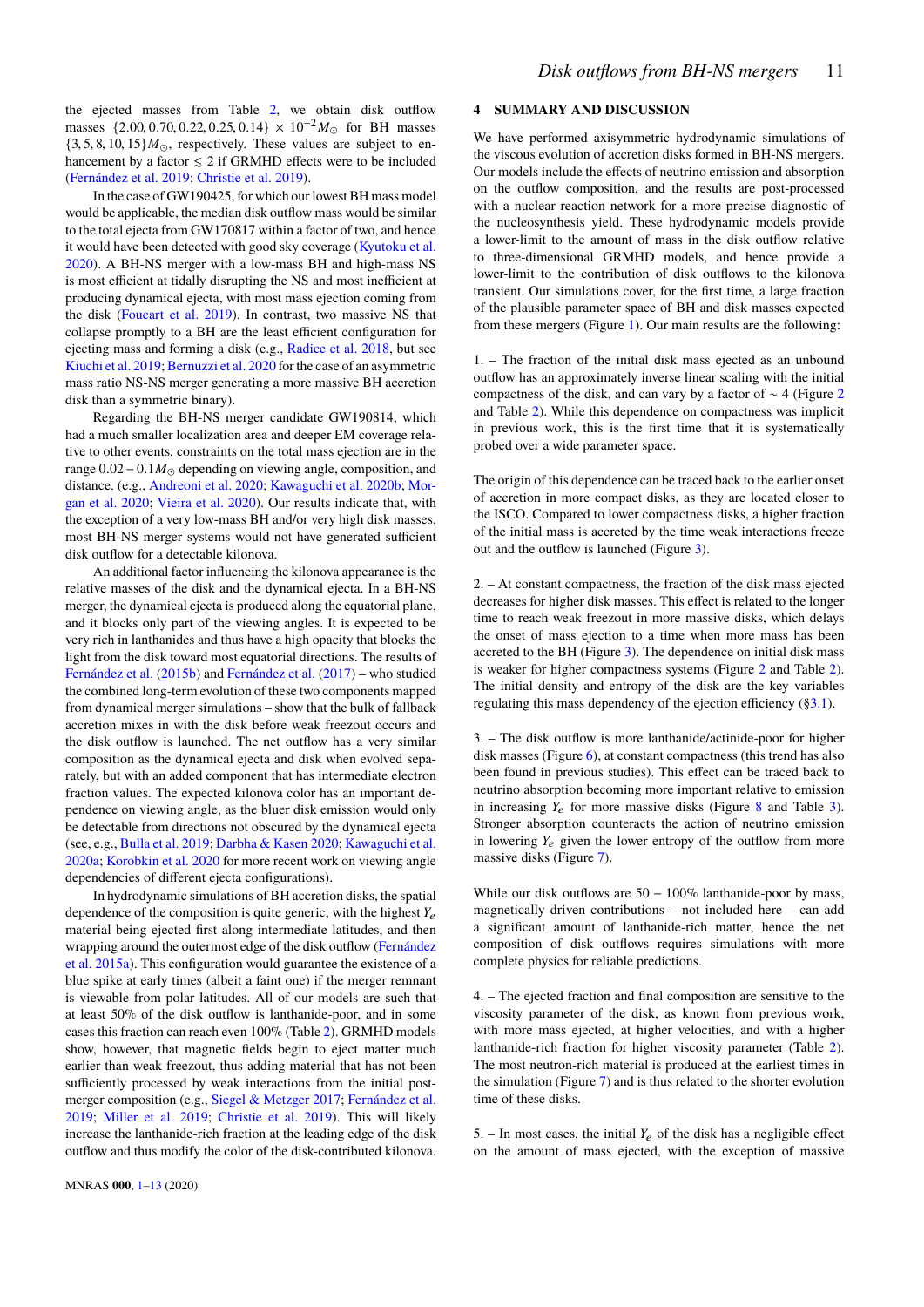disks in low-compactness systems, where the effect modifies the ejection efficiency by a few percent of the disk mass (similar to numerical resolution). Hence, the ejected fraction is mostly robust to variations in the initial composition (Table [2\)](#page-4-0). The final composition does depend on the initial conditions, with corrections of the order of 10% to the fraction of the outflow mass that is lanthanide-rich (Figure [9\)](#page-9-0)

6. – The range of ejecta masses from the disk outflow can result in a range of two orders of magnitude in raw radioactive luminosity over the BH-NS parameter space probed (Figure [10\)](#page-9-1). Except for very low-mass BHs and/or very high disk masses, most BH-NS mergers should generate disk outflows that are below constraints for the total ejecta mass from the BH-NS merger candidate GW190814 ([§3.3\)](#page-9-2).

Our results are consistent with previous hydrodynamic models of BH accretion disks. Model t-a80-hr from [Fernández et al.](#page-12-19) [\(2015a\)](#page-12-19) is equivalent to our model b03d01 but evolved until <sup>3</sup>, <sup>000</sup> orbits. By that time, the total and unbound (positive energy) mass ejected in their model are 19% and 12%, respectively, while here we obtain 21% and 14%, respectively. The ∼ 10% difference can be attributed to the lower ambient and floor of density used here, and on improvements in the neutrino implementation as reported in [Lippuner et al.](#page-12-37) [\(2017\)](#page-12-37). Similarly, model Fdisk of [Fernández et al.](#page-12-42) [\(2017\)](#page-12-42) falls in between models b08d03 and b08d10 in terms of compactness, but has a slightly higher BH spin (0.86). The higher ejected fraction in their model (8%) can be partially accounted for by the higher value of the BH spin, and also by a more extended initial density distribution with radius in the torus mapped from the merger simulation (covering a wider range in compactness)

We have made specific choices for the disk entropy  $(\S2.1)$ , which can have implications for the sensitivity of the ejected fraction to initial disk mass. Similarly, the choice of viscosity parameter is on the low end of values that bracket the amount of angular momentum transport seen in GRMHD simulations of equivalent accretion disks [\(Fernández et al.](#page-12-14) [2019\)](#page-12-14). More realistic values for these two parameters must come from direct mapping of the outcome of GRMHD simulations of BH-NS mergers that include neutrino transport, where the magnetic field geometry and strength replaces the viscosity parameter. A direct mapping would also avoid the need to make well-motivated but ultimately arbitrary choices for an initial torus radius, which is required by an equilibrium initial condition and directly enters the compactness parameter (equation [3\)](#page-5-0). Mapping from merger simulations would also inform the initial  $Y_e$ distribution which, while not crucial for determining the amount of mass ejected, has implications for the outflow composition at the level of detail needed for accurate predictions of kilonovae and nucleosynthesis yields. Compact object merger simulations that account for both MHD and neutrino effects are few and only implement the latter via leakage schemes (e.g., [Neilsen et al.](#page-12-90) [2014;](#page-12-90) [Most](#page-12-91) [et al.](#page-12-91) [2019\)](#page-12-91). Simulations with more advanced (e.g., M1) neutrino transport do not yet include MHD effects.

Our results suggest that GRMHD simulations carried out with no neutrino absorption (e.g., [Siegel & Metzger](#page-12-13) [2018;](#page-12-13) [Fernández](#page-12-14) [et al.](#page-12-14) [2019;](#page-12-14) [Christie et al.](#page-12-16) [2019\)](#page-12-16) can give reasonable *Y*e distributions only for very low mass disks  $< 0.01 M_{\odot}$ , for which the absorption contribution to  $Y_e$  is subdominant. For the configuration studied by [Siegel & Metzger](#page-12-13) [\(2018\)](#page-12-13), [Fernández et al.](#page-12-14) [\(2019\)](#page-12-14), and [Christie et al.](#page-12-16)  $(2019)$  ( $M_{\text{bh}} = 3M_{\odot}$  and  $M_{\text{d}} = 0.03M_{\odot}$ ), we find that absorption is already more important than emission in setting the *Y*e distribution (Table [3\)](#page-6-0), in line with the results of [Miller et al.\(2019\)](#page-12-15) who showed a significant increase in the  $Y_e$  of the outflow when including neutrino absorption.

Further GRMHD studies of BH accretion disks over a wide region of parameter space are needed to determine whether the ejected fraction has the same dependence on compactness as in pure hydrodynamic models, and whether the fraction of the outflow that is lanthanide-rich is significantly larger than what we find here. Both of these questions are crucial to improve predictions of EM counterparts to BH-NS and NS-NS sources, and require (1) models evolved for long timescales, (2) realistic initial field strengths, geometries, entropies, and electron fractions, and (3) inclusion of neutrino absorption. Such simulations remain challenging given current algorithms and computational resources.

#### **ACKNOWLEDGEMENTS**

We thank the anonymous referee for helpful comments that improved the presentation of the paper. RF acknowledges support from the National Sciences and Engineering Research Council (NSERC) of Canada through Discovery Grant RGPIN-2017-04286, and from the Faculty of Science at the University of Alberta. FF gratefully acknowledges support from the U.S. National Science Foundation (NSF) through grant PHY-1806278, from the National Aeronautics and Space Administration (NASA) through grant 80NSSC18K0565, and from the U.S. Department of Energy CAREER grant DE-SC0020435. This work was supported by the U.S. Department of Energy through the Los Alamos National Laboratory. Los Alamos National Laboratory is operated by Triad National Security, LLC, for the National Nuclear Security Administration of U.S. Department of Energy (Contract No. 89233218CNA000001). This work was assigned report number LA-UR-20-23877. The software used in this work was in part developed by the U.S. Department of Energy NNSA-ASC OASCR Flash Center at the University of Chicago. This research was enabled in part by support provided by WestGrid (www.westgrid.ca), the Shared Hierarchical Academic Research Computing Network (SHARCNET, www.sharcnet.ca), Calcul Québec (calculquebec.ca), and Compute Canada (www.computecanada.ca). Computations were performed on *Graham*, *Cedar*, and *Béluga*. This research also used storage resources of the U.S. National Energy Research Scientific Computing Center (NERSC), which is supported by the Office of Science of the U.S. Department of Energy under Contract No. DE-AC02- 05CH11231 (repository m2058). Graphics were developed with matplotlib [\(Hunter](#page-12-92) [2007\)](#page-12-92).

#### **DATA AVAILABILITY**

The data underlying this article will be shared on reasonable request to the corresponding author.

# **REFERENCES**

- <span id="page-11-5"></span>Abbott B. P., et al., 2017, [ApJ,](http://dx.doi.org/10.3847/2041-8213/aa91c9) [848, L12](http://adsabs.harvard.edu/abs/2017ApJ...848L..12A)
- <span id="page-11-0"></span>Abbott B. P., et al., 2019, [Physical Review X,](http://dx.doi.org/10.1103/PhysRevX.9.031040) [9, 031040](https://ui.adsabs.harvard.edu/abs/2019PhRvX...9c1040A)
- <span id="page-11-1"></span>Abbott B. P., et al., 2020a, [ApJ,](http://dx.doi.org/10.3847/2041-8213/ab75f5) [892, L3](https://ui.adsabs.harvard.edu/abs/2020ApJ...892L...3A)
- <span id="page-11-2"></span>Abbott R., et al., 2020b, [ApJ,](http://dx.doi.org/10.3847/2041-8213/ab960f) [896, L44](https://ui.adsabs.harvard.edu/abs/2020ApJ...896L..44A)
- <span id="page-11-3"></span>Ackley K., et al., 2020, preprint, [arXiv:2002.01950](https://ui.adsabs.harvard.edu/abs/2020arXiv200201950A)
- <span id="page-11-4"></span>Andreoni I., et al., 2020, [ApJ,](http://dx.doi.org/10.3847/1538-4357/ab6a1b) [890, 131](https://ui.adsabs.harvard.edu/abs/2020ApJ...890..131A)
- <span id="page-11-6"></span>Artemova I. V., Bjoernsson G., Novikov I. D., 1996, [ApJ,](http://dx.doi.org/10.1086/177084) [461, 565](http://adsabs.harvard.edu/abs/1996ApJ...461..565A)

MNRAS **000**, [1](#page-0-0)[–13](#page-10-0) (2020)